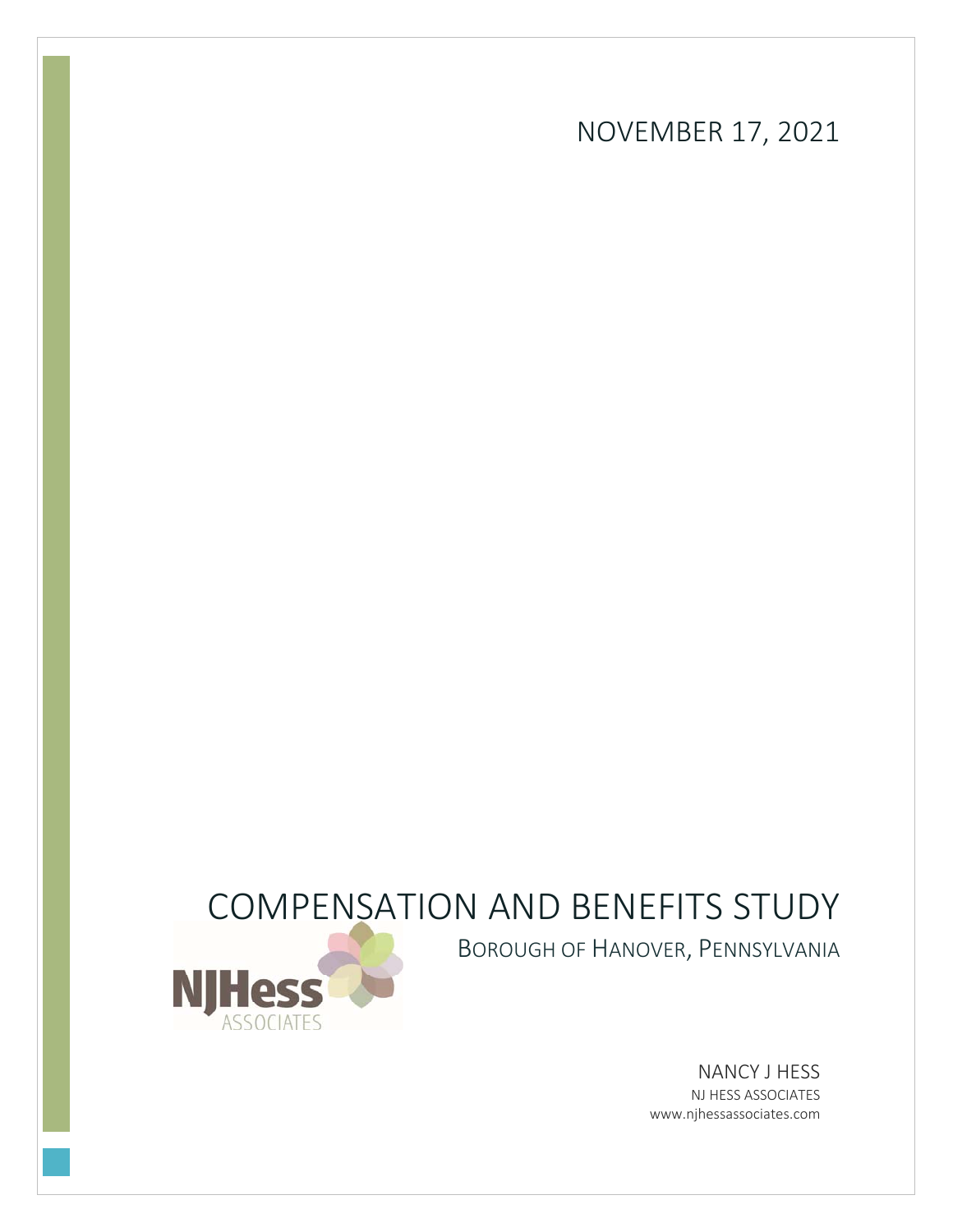# Table of Contents

| WHAT DOES THE BENEFIT DATA TELL US ABOUT HANOVER BOROUGH BENEFITS?  8 |
|-----------------------------------------------------------------------|
|                                                                       |
|                                                                       |
|                                                                       |
|                                                                       |
|                                                                       |
|                                                                       |
|                                                                       |
|                                                                       |
|                                                                       |
|                                                                       |
|                                                                       |
|                                                                       |
|                                                                       |
|                                                                       |
|                                                                       |
|                                                                       |
|                                                                       |
|                                                                       |
|                                                                       |
|                                                                       |
|                                                                       |
|                                                                       |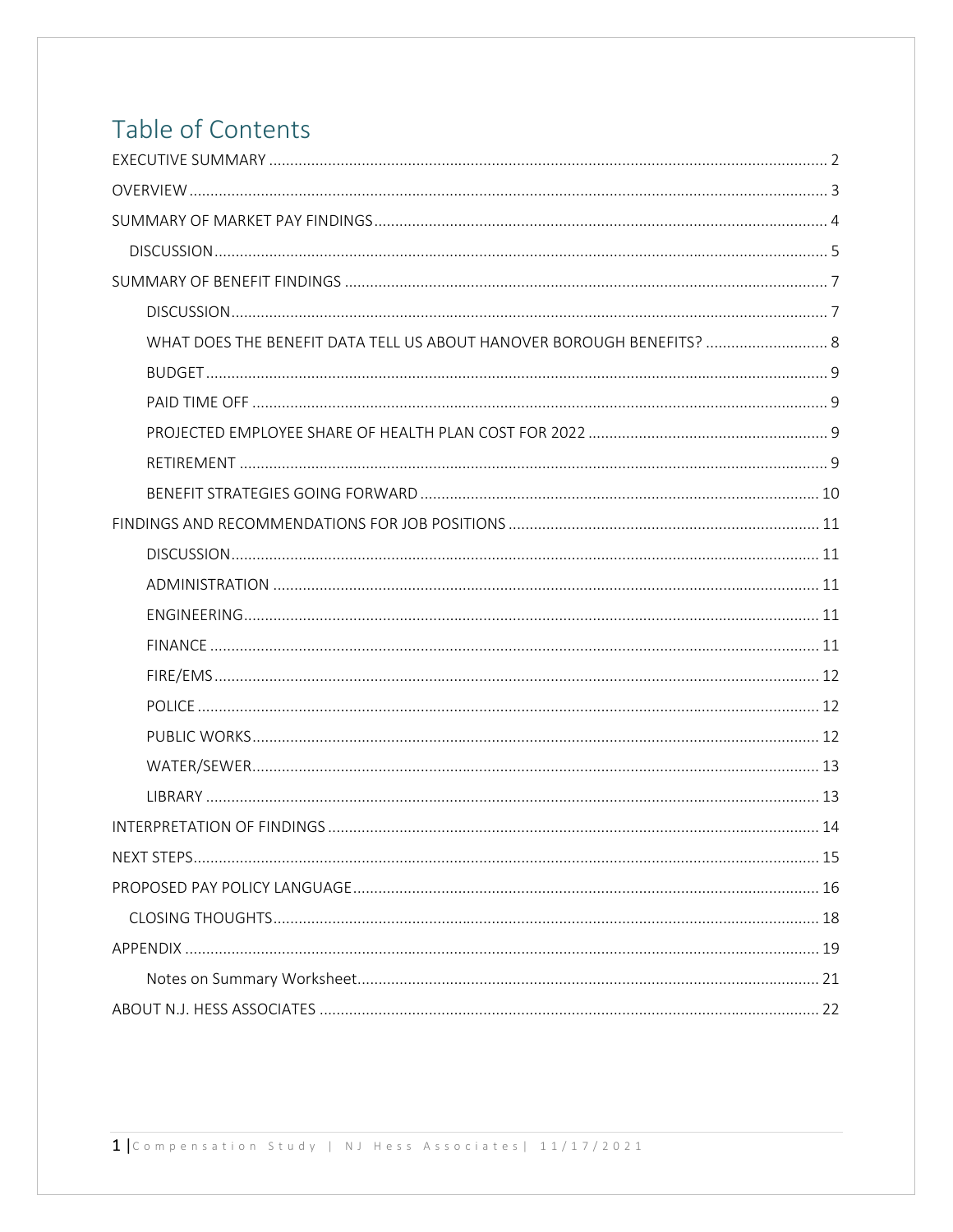## EXECUTIVE SUMMARY

The following recommendations are a summary of highlights from the market study conducted for the Borough in July and August. A full report follows.

- 1. The consultant was hired by the Borough to conduct a market study and determine the relationship of Borough pay to market pay for 23 non‐union positions. In addition, job analysis was performed to prepare job descriptions and determine best match to a survey benchmark. Although it is beyond the scope of this study to provide in‐depth analysis of organization structure, some preliminary observations are provided where misalignment of Borough pay with the market appear. In such cases, the consultant provides direction for further examination of the issues.
- 2. The consultant provides a summary of findings and recommends no action where pay falls within the market range with a few exceptions.

Market adjustments are recommended as follows:

- a. Where an incumbent's pay falls below the minimum of the market range.
- b. Where an incumbent has more than 5‐7 years of service in the same or a similar position and is not yet at the market average.
- 3. Additional areas of market discrepancies were identified through discussions with the Borough Manager and can be summarized as follows:
	- a. The survey reflects that no data is reported for a number of public works and water / wastewater positions. This points to a distinguishing feature of Borough organization structure that may be worth discussion with respect to long range planning.
	- b. In some cases, gaps with the market may be due to a difference in level of responsibility, requirements of the job and/or percentage of time spent on management duties.
- 4. Overall, Hanover Borough provides robust health insurance benefits compared to other local governments across the state and all sectors nationally but does not differ widely from Pennsylvania Boroughs of similar size and structure.
- 5. What may be striking about Hanover Borough is that it is one of the remaining municipalities that continues to provide a premium health insurance coverage for family with no deductible and one of a few municipalities that still have grandfathered employees with retiree health benefits and vacation and sick leave payouts.
- 6. When comparing to all sectors across the U.S. the cost of single employee coverage at Hanover is almost twice the U.S average; and the cost of family coverage is 33% higher.
- 7. When comparing the Borough (and boroughs in general) to townships; the cost of single employee coverage is 34% higher than surveyed townships; and the cost of family coverage is 22% higher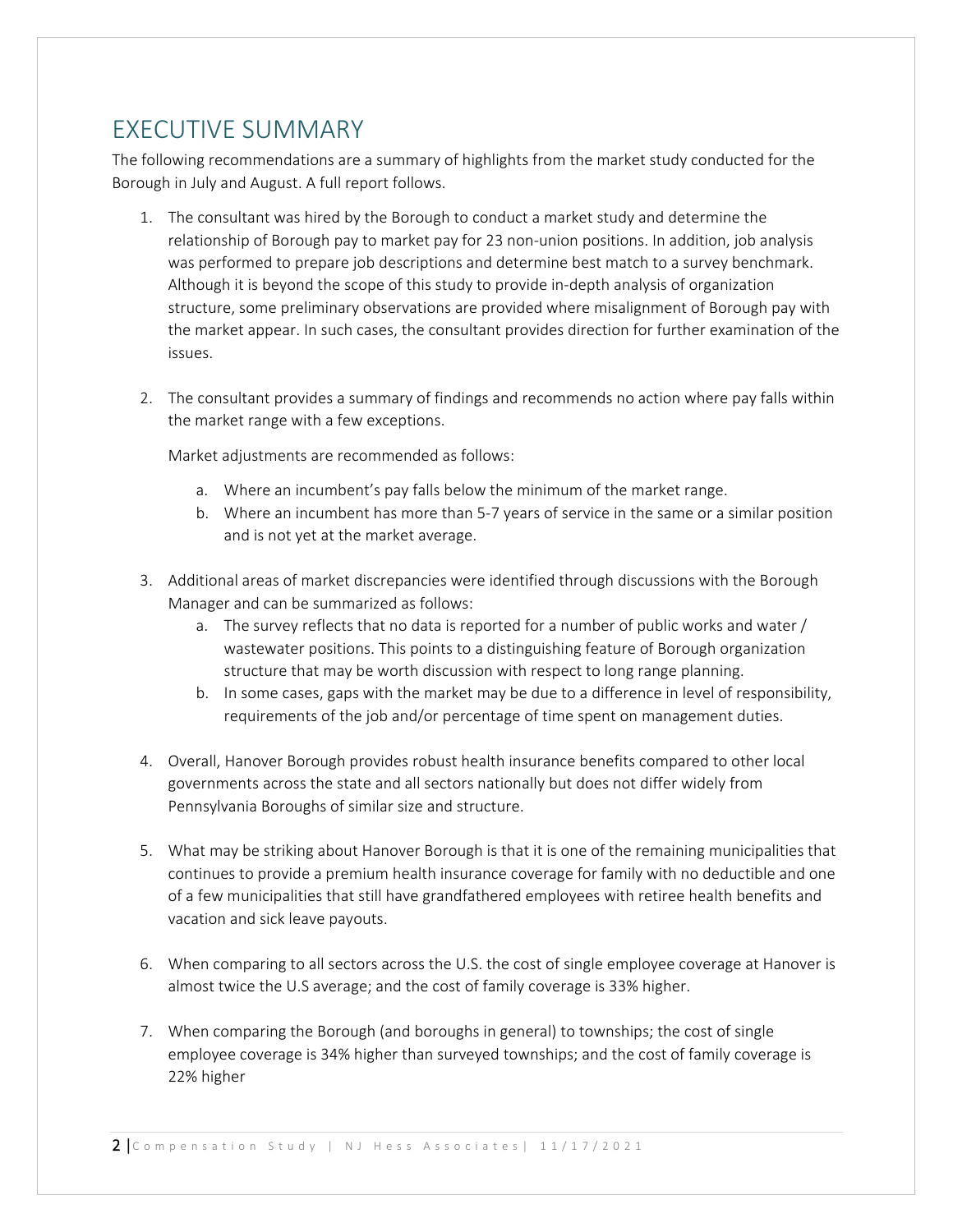## **OVERVIEW**

The Borough of Hanover conducted a survey of pay and benefits for 2021 during the month of July and August. The consultant selected Boroughs that were close in population size and structure and additional municipalities in York County. The survey requested a short turnaround time so there were several municipalities that responded they were unable to complete the survey due to competing demands on their time. On the other hand, the 5 responding participants represent a solid core of professionally managed municipalities and the survey data is reliable given the survey parameters. The participants represent municipalities between 13,000 – 21,000 in population across the Commonwealth with an average population of 17,418. A total of 23 benchmark positions were surveyed.

The goal of a market survey is to determine the relationship between pay in the organization and the external market which can be defined by "Who do we lose people to? Where do we get people from?" In other words, the market is a representative sampling of comparable organizations for which an employer could potentially recruit employees or lose them. In the case of larger municipalities, it is more difficult to find similarly structured and sized organizations and requires a wider search for good matches. Ideally, the surveying organization should fall somewhere in the middle with respect to size.

The executive report is intended to show the big picture results of the survey and provide recommendations within the scope of this engagement.

| <b>PARTICIPANT</b>        | #FFS             | <b>POPULATION</b> |
|---------------------------|------------------|-------------------|
|                           | <b>FULL-TIME</b> |                   |
| Hanover Borough           | 150              | 15,851            |
| <b>Fairview Twp</b>       | 37               | 17,555            |
| Borough of Chambersburg   | 232              | 21,461            |
| Borough of Lansdale       | 104              | 16,675            |
| <b>Borough of Carlise</b> | 99               | 19,153            |
| Borough of Ephrata        | 101              | 13,810            |
| AVG                       | 121              | 17.418            |

#### Participants:

### Secondary Sources of Data

Where available, additional data was provided from other surveys conducted by N.J. Hess Associates, Economic Research Institute and the Bureau of Labor Statistics. This data will appear underneath the primary survey data summary in the full report of data.

ERI Economic Research ‐ ERI (York, PA) [Average; by org size and government classification]

BLS Bureau of Labor Statistics ‐ BLS (York, PA) [Average]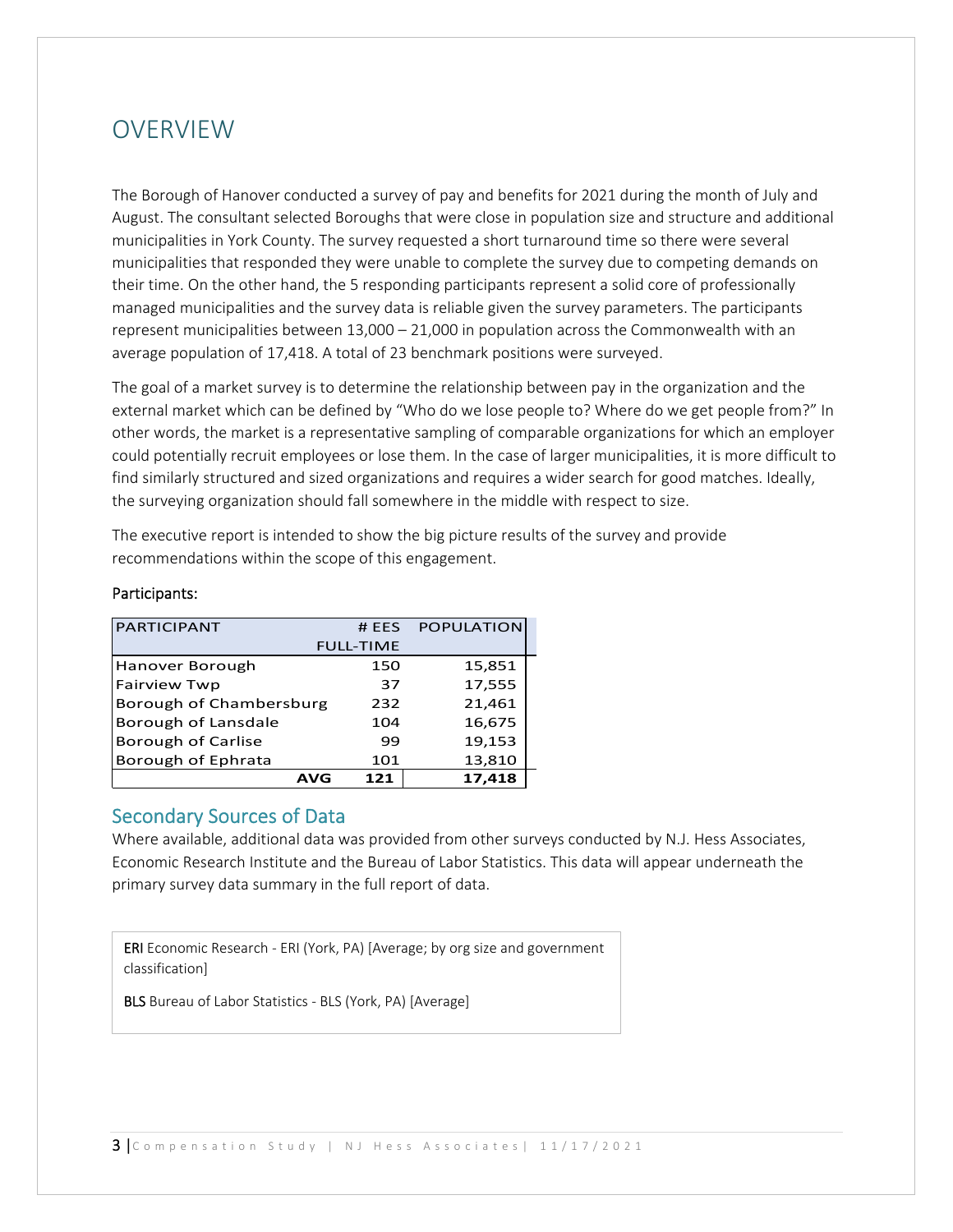## SUMMARY OF MARKET PAY FINDINGS

The table below presents an overall picture of the market ranges based on a 50% width from minimum to maximum constructed around the market average. Therefore, the survey average is the center of the pay range and the minimum and maximum for the range are set below and above to create an overall pay range with a 50% spread. This is the recommended width for most administrative and professional jobs.

|                                             |                         |    |                |         |                  | <b>2021 SURVEY DATA</b> |                |                         |             |                  |            | <b>COMPARISON OF 2021</b><br><b>SALARY TO MIDPOINT OF</b>          |                  |
|---------------------------------------------|-------------------------|----|----------------|---------|------------------|-------------------------|----------------|-------------------------|-------------|------------------|------------|--------------------------------------------------------------------|------------------|
|                                             | Pay                     |    | 2021 SALARY    |         | <b>INCLUDES</b>  |                         |                |                         |             | <b>PAY RANGE</b> |            |                                                                    |                  |
| <b>POSITION</b>                             | <b>Class</b>            |    | <b>CURRENT</b> |         | <b>LONGEVITY</b> |                         | <b>MIN</b>     |                         | <b>MID</b>  |                  | <b>MAX</b> | <b>COMP Ratio</b>                                                  | ADJ TO MID       |
| Borough Manager                             | 6                       | Ś  | 128,125        |         |                  | \$                      | 108,454        | Ś                       | 135,567     | \$               | 162,681    | 0.95                                                               | \$7,442.33       |
|                                             |                         |    |                |         |                  |                         |                |                         |             |                  |            |                                                                    |                  |
| Director of Finance/Treasurer               | 5                       | \$ | 101,529        |         |                  | \$                      | 77,446         | \$                      | 96.808      | \$               | 116,170    | 1.05                                                               | \$               |
| Police Chief                                | 5                       | \$ | 105,648        | \$      | 118,326          | \$                      | 96,286         | \$                      | 120,357     | \$               | 144,429    | 0.98                                                               | \$2,031.44       |
| <b>Director of Water Resources</b>          | 5                       | \$ | 115,512        |         |                  |                         | No market data |                         |             |                  |            |                                                                    |                  |
| Director of Planning and Engineering        | 5                       | \$ | 114,288        |         |                  | \$                      | 90,945         | \$                      | 113,682     | \$               | 136,418    | 1.01                                                               | Ś<br>÷,          |
| <b>Fire Chief</b>                           | 5                       | \$ | 99,557         | \$      | 109,513          | \$                      | 79,646         | \$                      | 99,557      | \$               | 119,468    | 1.10                                                               | Ś                |
| <b>Public Works Director</b>                | 5                       | \$ | 99.000         |         |                  | Ś                       | 76.783         | Ś                       | 95,978      | Ś.               | 115,174    | 1.03                                                               | Ś.               |
|                                             |                         |    |                |         |                  |                         |                |                         |             |                  |            |                                                                    |                  |
| <b>Police Lieutenant</b>                    | $\overline{4}$          | \$ | 103,014        | \$      | 115,376          | \$                      | 81,635         | Ŝ.                      | 102,044     | \$               | 122,453    | 1.13                                                               | Ś<br>÷,          |
| <b>Assistant to Water Resource Director</b> | 4                       | \$ | 89,812 \$      |         | 98,793           |                         | No market data |                         |             |                  |            |                                                                    |                  |
| <b>Assistant Public Works Director</b>      | 4                       | \$ | 69,188         |         |                  | \$                      | 64,886 \$      |                         | 81.107      | Ś.               | 97,328     |                                                                    | 0.85 \$11,919.00 |
| Human Resource Manager                      | 4                       | \$ | 51.763         |         |                  | \$                      | 65,700         | Ŝ.                      | 82.125      | Ś.               | 98,550     | 0.63                                                               | \$30,361.80      |
|                                             |                         |    |                |         |                  |                         |                |                         |             |                  |            |                                                                    |                  |
| <b>Wastewater Treatment Supervisor</b>      | 3                       | \$ | 77,232         | \$      | 84,955           | \$                      | 69.547         | \$                      | 86,934      | \$               | 104,321    | 0.98                                                               | \$1,978.80       |
| <b>Water Distribution Supervisor</b>        | 3                       | \$ | $77,232$ \$    |         | 84,955           |                         | No market data |                         |             |                  |            |                                                                    |                  |
| Water Treatment Plant Supervisor            | 3                       | \$ | 77,232         | \$      | 84,955           | \$                      | 61,403         | \$                      | 76,754      | \$               | 92,104     | 1.11                                                               | \$<br>ä,         |
| Building Permit & Zoning Officer            | 3                       | \$ | 72,881         | $\zeta$ | 80,169           | \$                      | 60,382         | $\zeta$                 | 75,478 \$   |                  | 90,574     | 1.06                                                               | \$               |
| <b>Fleet Supervisor</b>                     | 3                       | \$ | 69,000 \$      |         | 75,900           | \$                      | 61,137         | $\overline{\mathsf{S}}$ | 76,421      | \$               | 91,705     | 0.99                                                               | Ś<br>521.00      |
| Library Director                            | 3                       | \$ | 65,000         |         |                  | \$                      | 61,201         | Ś.                      | 76,501      | \$               | 91,801     | 0.85                                                               | \$11,501.00      |
| <b>Transfer Station Supervisor</b>          | $\overline{\mathbf{3}}$ | Ś  | 66,189         |         |                  |                         | No market data |                         |             |                  |            |                                                                    |                  |
|                                             |                         |    |                |         |                  |                         |                |                         |             |                  |            |                                                                    |                  |
| Electrician/Facilities Maintenance          | $\overline{2}$          | \$ | 62,121         | \$      | 68,333           | \$                      | 53,771         | $\ddot{\mathsf{s}}$     | 67,214      | \$               | 80,657     | 1.02                                                               | \$<br>ä,         |
| Finance Office Manager                      | $\overline{c}$          | \$ | 59,219         | \$      | 65,141           |                         | No market data |                         |             |                  |            |                                                                    |                  |
| <b>Borough Secretary</b>                    | $\overline{2}$          | \$ | 58,439         | \$      | 64,283           | \$                      | $52,672$ \$    |                         | 65,840      | Ŝ.               | 79.008     |                                                                    | 0.98 \$ 1,557.10 |
| Caretaker, Supervisor Dam Maint.            | $\overline{c}$          | \$ | $54,131$ \$    |         | 59,544           |                         |                |                         |             |                  |            | No market data; Housing provided at a value over \$12,000 annually |                  |
| <b>Codes Enforcement Officer</b>            | $\overline{2}$          |    |                | vacant  |                  | \$                      | $51,300$ \$    |                         | $64,125$ \$ |                  | 76,950     |                                                                    |                  |
| Classification held for future use          | $\mathbf{1}$            |    |                |         |                  |                         |                |                         |             |                  |            |                                                                    |                  |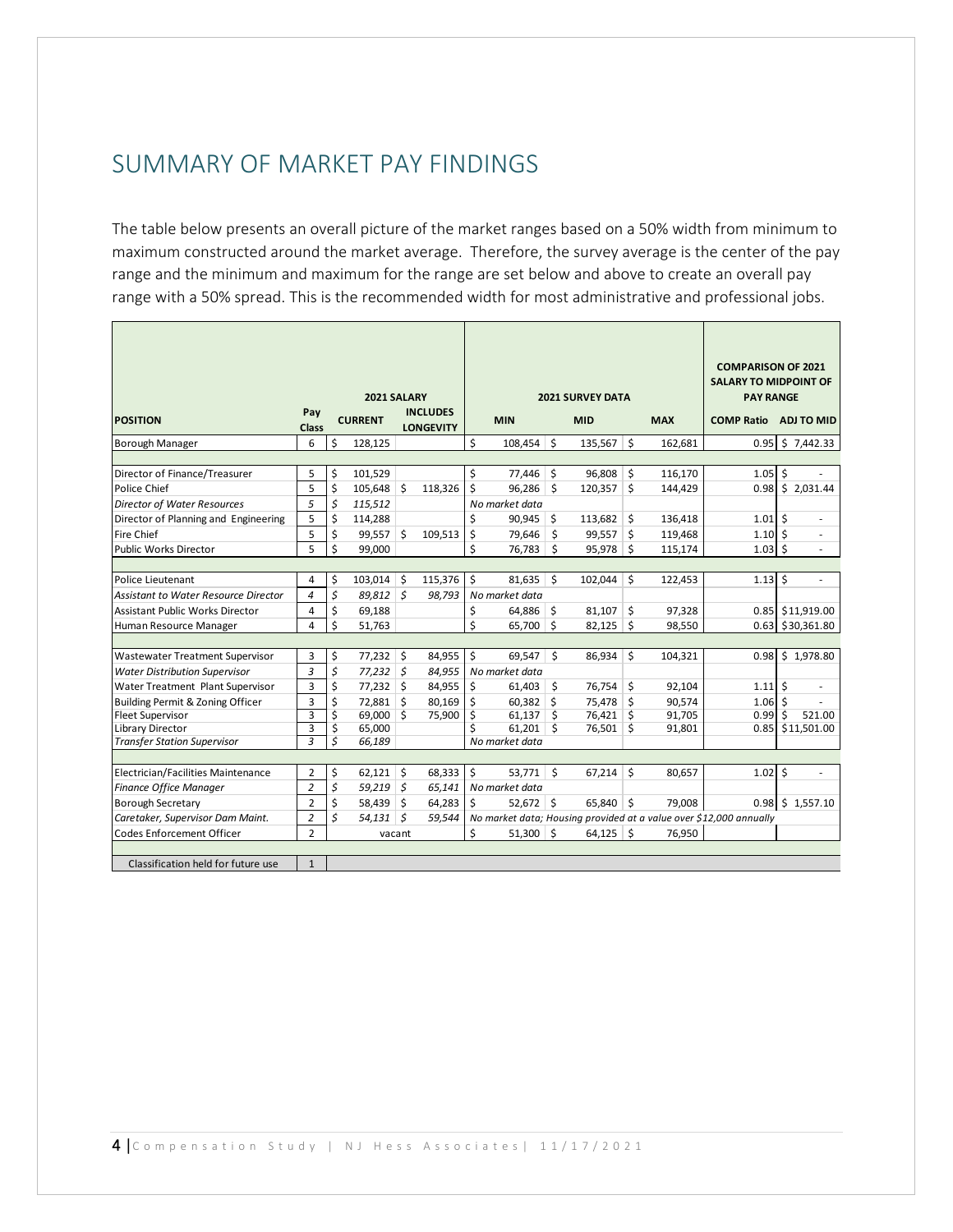| The following non-union positions are outside of this pay classification because they are in transition or subject to futher evaluation. |                     |                |    |                                     |                |        |                         |                                                                               |    |            |                                                                     |     |            |
|------------------------------------------------------------------------------------------------------------------------------------------|---------------------|----------------|----|-------------------------------------|----------------|--------|-------------------------|-------------------------------------------------------------------------------|----|------------|---------------------------------------------------------------------|-----|------------|
|                                                                                                                                          |                     | 2021 SALARY    |    |                                     |                |        | <b>2021 SURVEY DATA</b> | <b>COMPARISON OF 2021</b><br><b>SALARY TO MIDPOINT OF</b><br><b>PAY RANGE</b> |    |            |                                                                     |     |            |
| <b>POSITION</b>                                                                                                                          | Pay<br><b>Class</b> | <b>CURRENT</b> |    | <b>INCLUDES</b><br><b>LONGEVITY</b> | <b>MIN</b>     |        |                         | <b>MID</b>                                                                    |    | <b>MAX</b> | <b>COMP Ratio</b>                                                   |     | ADJ TO MID |
| Administrative Assistant, Public Works                                                                                                   |                     | \$<br>49.519   | Ś. | 54,471                              | No market data |        |                         |                                                                               |    |            |                                                                     |     |            |
| <b>Executive Secretary, Fire Commission</b>                                                                                              |                     | \$<br>53,501   |    |                                     | No market data |        |                         |                                                                               |    |            |                                                                     |     |            |
| Caretaker, Laborer Dam Maint.                                                                                                            |                     | \$<br>49,399   | \$ | 52,363                              |                |        |                         |                                                                               |    |            | No market data; Housing available at a value over \$12,000 annually |     |            |
|                                                                                                                                          |                     |                |    |                                     |                |        |                         |                                                                               |    |            |                                                                     |     |            |
| Administrative Assistant, Library                                                                                                        |                     | \$<br>45,455   | \$ | 50,000                              | No market data |        |                         |                                                                               |    |            |                                                                     |     |            |
| Library Assistant / Volunteer Coord.                                                                                                     |                     | \$<br>36,150   | \$ | 39,042                              | \$             | 32,912 | \$                      | 41,140                                                                        | \$ | 49,368     | 0.95                                                                | -\$ | 2,098      |
| Youth Department Manager                                                                                                                 |                     | \$<br>37,918   |    |                                     | Ś              | 46.075 | Ś.                      | 57,594                                                                        | Ŝ. | 69,113     | 0.66                                                                | Ŝ   | 19,676     |
| <b>Adult Department Manager</b>                                                                                                          |                     | \$<br>34,112   |    |                                     | \$             | 46,075 | Ś                       | 57,594                                                                        | Ś. | 69,113     | 0.59                                                                | -Ś  | 23,482     |
| Library Assistant                                                                                                                        |                     | \$<br>29,848   |    |                                     | \$             | 28,711 | Ŝ.                      | 35,889                                                                        | Ś  | 43,067     | 0.83                                                                | .S  | 6,041      |
| <b>Teen Library Supervisor</b>                                                                                                           |                     | \$<br>29,203   |    |                                     | Ś              | 32,912 | Ś.                      | 41,140                                                                        | Ś  | 49,368     | 0.71                                                                | -Ś  | 11,937     |
|                                                                                                                                          |                     |                |    |                                     |                |        |                         |                                                                               |    |            |                                                                     |     |            |
| Maint. & Sanitation Tech - Part-time                                                                                                     |                     | \$<br>18.00    |    |                                     | No market data |        |                         |                                                                               |    |            |                                                                     |     |            |
| Interlibrary Loans - Part-time                                                                                                           |                     | \$<br>16.55    |    |                                     | \$             | 15.82  | \$                      | 19.78                                                                         | \$ | 23.73      | 0.84                                                                | -\$ | 3.23       |
| Library Assistant - Part-time                                                                                                            |                     | \$<br>15.61    |    |                                     | \$             | 13.80  | \$                      | 17.25                                                                         | Ś. | 20.71      | $0.90$ \$                                                           |     | 1.64       |
| Library Assistant - Part-time                                                                                                            |                     | \$<br>14.12    |    |                                     | \$             | 13.80  | Ś.                      | 17.25                                                                         | Ś. | 20.71      | $0.82 \,$ \$                                                        |     | 3.13       |
| Library Assistant - Part-time                                                                                                            |                     | \$<br>10.82    |    |                                     | \$             | 13.80  | Ś                       | 17.25                                                                         | Ś  | 20.71      | $0.63$ \$                                                           |     | 6.43       |
| Library Assistant - Part-time                                                                                                            |                     | \$<br>10.51    |    |                                     | \$             | 13.80  | Ś.                      | 17.25                                                                         | Ś  | 20.71      | 0.61                                                                | Ŝ.  | 6.74       |
| Tech Service Supervisor - Part-time                                                                                                      |                     | \$<br>10.51    |    |                                     | \$             | 15.82  | $\mathsf{S}$            | 19.78                                                                         | Ś. | 23.73      | $0.53$ \$                                                           |     | 9.27       |
| Library Assistant - Part-time                                                                                                            |                     | \$<br>10.00    |    |                                     | \$             | 13.80  | Ś.                      | 17.25                                                                         | Ś. | 20.71      | $0.58$ \$                                                           |     | 7.25       |
| Library Assistant - Part-time                                                                                                            |                     | \$<br>10.00    |    |                                     | \$             | 13.80  | \$                      | 17.25                                                                         | \$ | 20.71      | $0.58$ \$                                                           |     | 7.25       |
| Library Assistant - Part-time                                                                                                            |                     | \$<br>10.00    |    |                                     | \$             | 13.80  | \$                      | 17.25                                                                         | \$ | 20.71      | $0.58$ \$                                                           |     | 7.25       |

## DISCUSSION

Current labor market conditions are tight due to pandemic‐related issues and the fact that inflation is rising<sup>1</sup> which means despite pay increases, real compensation is not keeping pace. This is to say increases are not offsetting the rise in the cost of living. National surveys indicate employers are returning to prepandemic 3% increases to salary budgets, which were standard for almost decade before the pandemic, and the increase is showing up across all employment categories and industries. Today employers are bracing for the impact of inflation which could lead to greater demand from workers and unions for some cost‐of‐living adjustments.

Employers are responding to a tight job market by making market adjustments to address hard‐to‐recruit positions and taking steps to keep talent. For many employees, the current tight market may motivate them to look elsewhere and the ready availability of labor market information makes it easy.

Employers are also looking at ways to reward premium skills and making market adjustments mid‐year and recognizing high performing employees.

5 Compensation Study | NJ Hess Associates | 11/17/2021

<sup>1</sup> Inflation at the wholesale level climbed 8.3 percent from August 2020 to August 2021, the biggest annual gain since the Department of Labor (DOL) started calculating the 12-month number in 2010, the DOL reported on Sept. 10.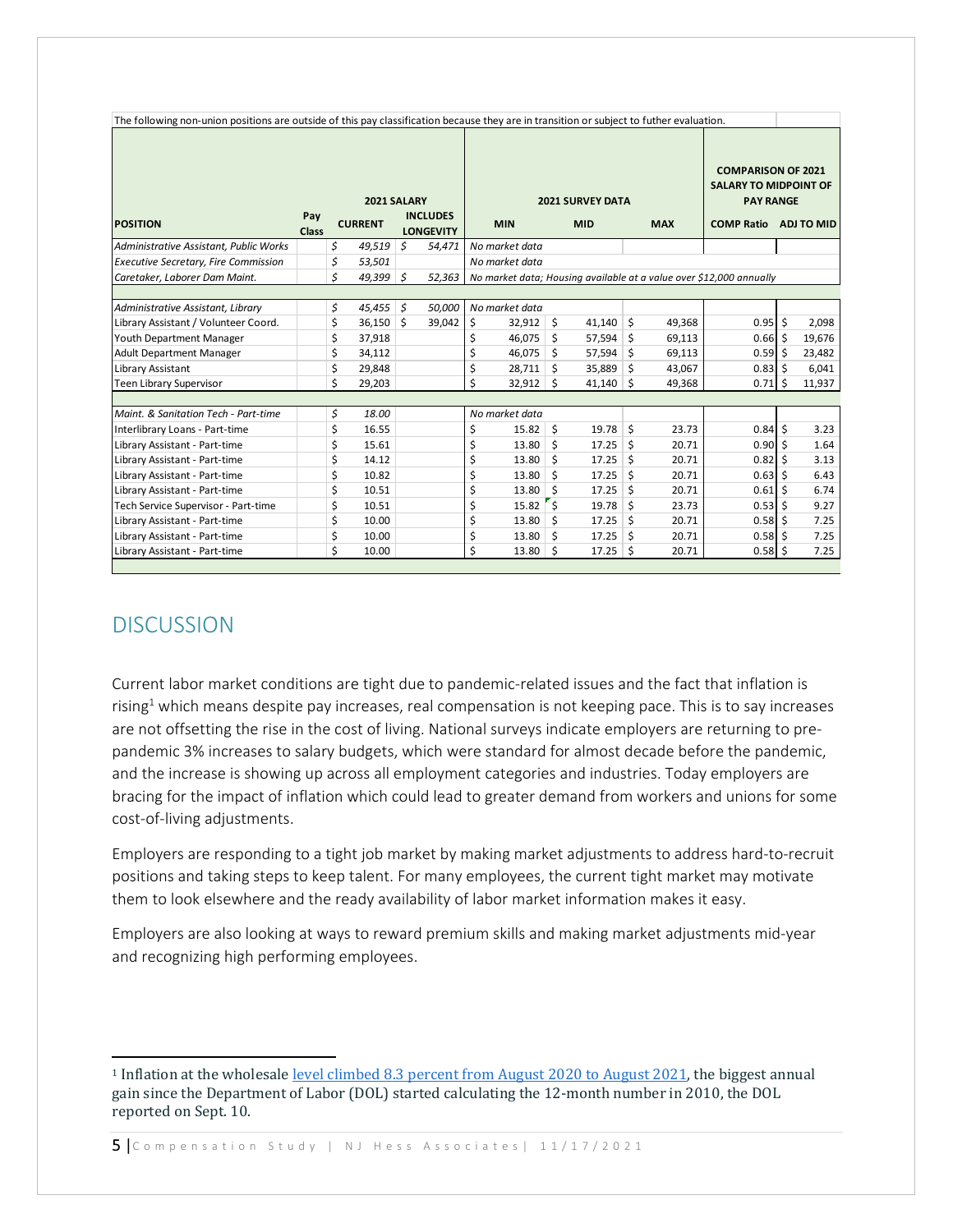Therefore, this study is both timely and valuable for organization planning for what may be a long haul with respect to market conditions. Flux in the market conditions make it important to address pay issues as they arise and not wait until the following year.

*Current market conditions are the first sign of a notable shift in salary budget increases in 10 years, particularly for hourly employees who have long experienced stagnant pay…. Aging Baby Boomers and pandemic‐related worker shortages have created this scenario where we have more jobs than we have people willing, or able, to work.2 ‐Chris Fusco, senior vice president of compensation at Salary.com* 

*Most employees will get a 5.8% increase by changing jobs.3 – ADP Research Institute* 

*Additional research by PayScale shows that 51 percent of workers believe they are paid below market even when they are paid at or above market. "Workers who perceive they are underpaid are more likely to seek new opportunities in the next six months, showing that pay perception and pay communications have a measurable impact on retention."* 

<sup>2</sup> Society for Human Resource Management – 2022 salary increases

<sup>3</sup> Workforce Vitality Report

<sup>6</sup> Compensation Study | NJ Hess Associates | 11/17/2021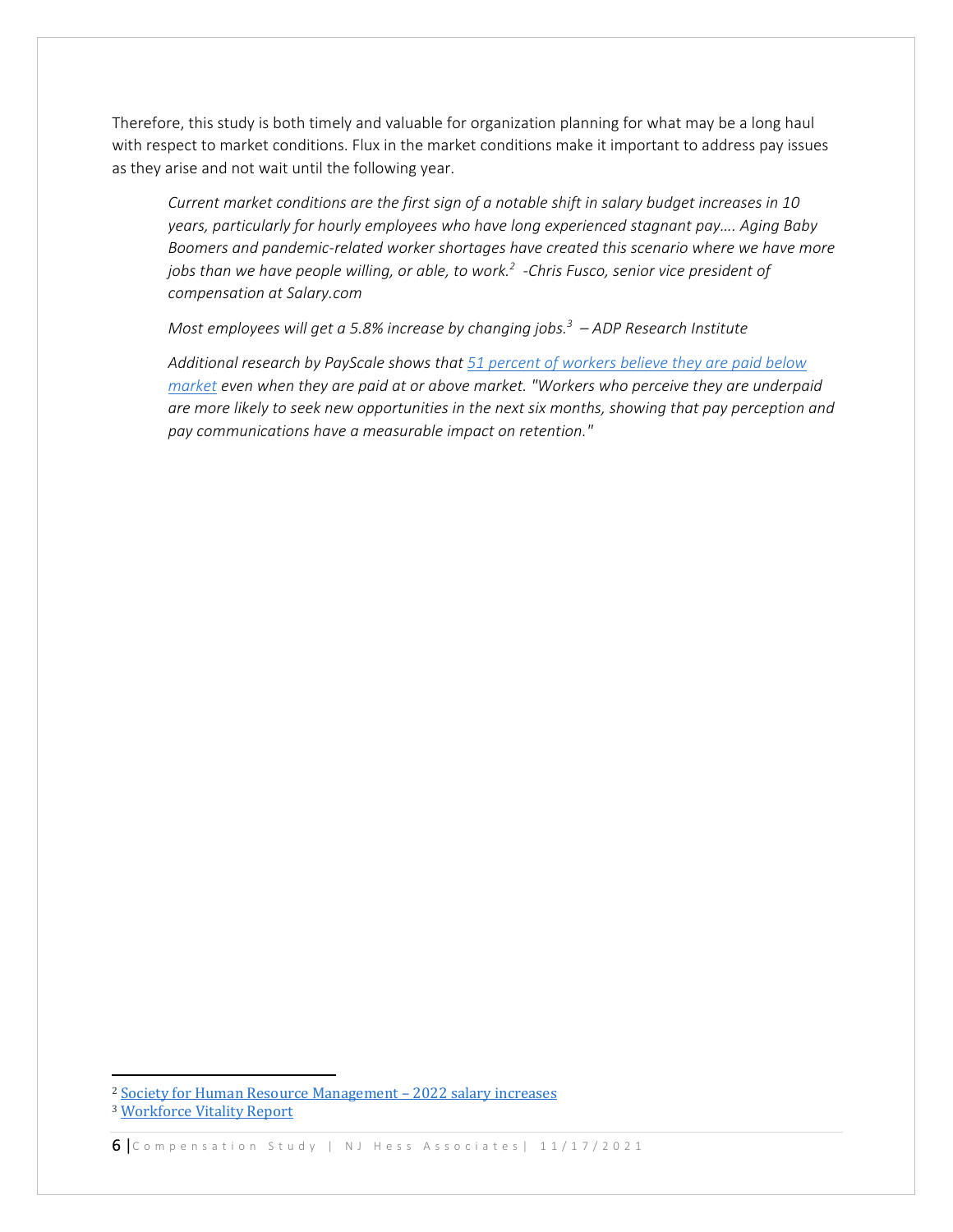## SUMMARY OF BENEFIT FINDINGS

## **DISCUSSION**

Health care benefits costs have shown a steady annual increase over the last 20 years. As municipal governments gradually follow private sector cost sharing practices, the long‐held tradition of public employers awarding greater benefits to offset lower salaries comes to an end. However, although many employers are opting to increase employee cost sharing, there remains a perceived and distinct advantage to attracting and retaining good employees by keeping health benefits competitive with the private sector.

Health care costs can be difficult to breakdown without an actuarial analysis, but the following summary provides general findings and trends.

#### Summary of Health Insurance Premium Costs

 Overall, Hanover Borough provides robust health insurance benefits compared to other local governments across the state and all sectors nationally but does not differ widely from Pennsylvania Boroughs of similar size and structure.

|   | <b>Monthly</b>         | Single   | Family   | Employee          | <b>Deductible</b>         |
|---|------------------------|----------|----------|-------------------|---------------------------|
|   |                        | Employee | Coverage | Contribution      |                           |
| 1 | <b>Hanover Bor</b>     | \$1156   | \$2670   | \$80.94           | 0                         |
| 2 | Borough survey         | \$1395   | \$2743   | <b>Various</b>    | \$375                     |
| 3 | U.S. Avg               | \$623    | \$1779   |                   | No info                   |
| 4 | <b>PA Twps</b>         | \$766    | \$2087   | \$64/\$170        | \$1625/\$2563 (w/offsets) |
| 5 | <b>Bureau of Labor</b> | \$1441   | \$5701   | \$120/\$475       | No info                   |
|   | Statistics - all       |          |          |                   |                           |
|   | sectors                |          |          |                   |                           |
| 6 | <b>Bureau of Labor</b> | $$640 -$ | No info  | \$89-\$111 single | No info                   |
|   | Statisticslocal        | \$1068   |          |                   |                           |
|   | government             |          |          |                   |                           |

#### Explanation:

- 1. Hanover Borough; single employee monthly premium for health insurance in 2021 is \$1156 (83% of the survey average of \$1395); family monthly coverage is \$2670 (97% of the survey average ‐ \$2743) Note: Survey participants all report health benefit plans that fall under the category of  $PPO<sup>4</sup>$ 
	- o While cost sharing strategies differ, Hanover is on the low end for employee contribution to the monthly premium and has no deductible while other participants show a mix of formulas for contribution and generally low deductibles (avg of \$375).

7 Compensation Study | NJ Hess Associates | 11/17/2021

<sup>4</sup> A PPO is a health plan that specifically contracts with medical providers (e.g., hospitals and doctors) to create a network of providers in a given area. Consumers pay less when using providers that belong to the PPO network. PPO plans typically have more health care provider options than other plans.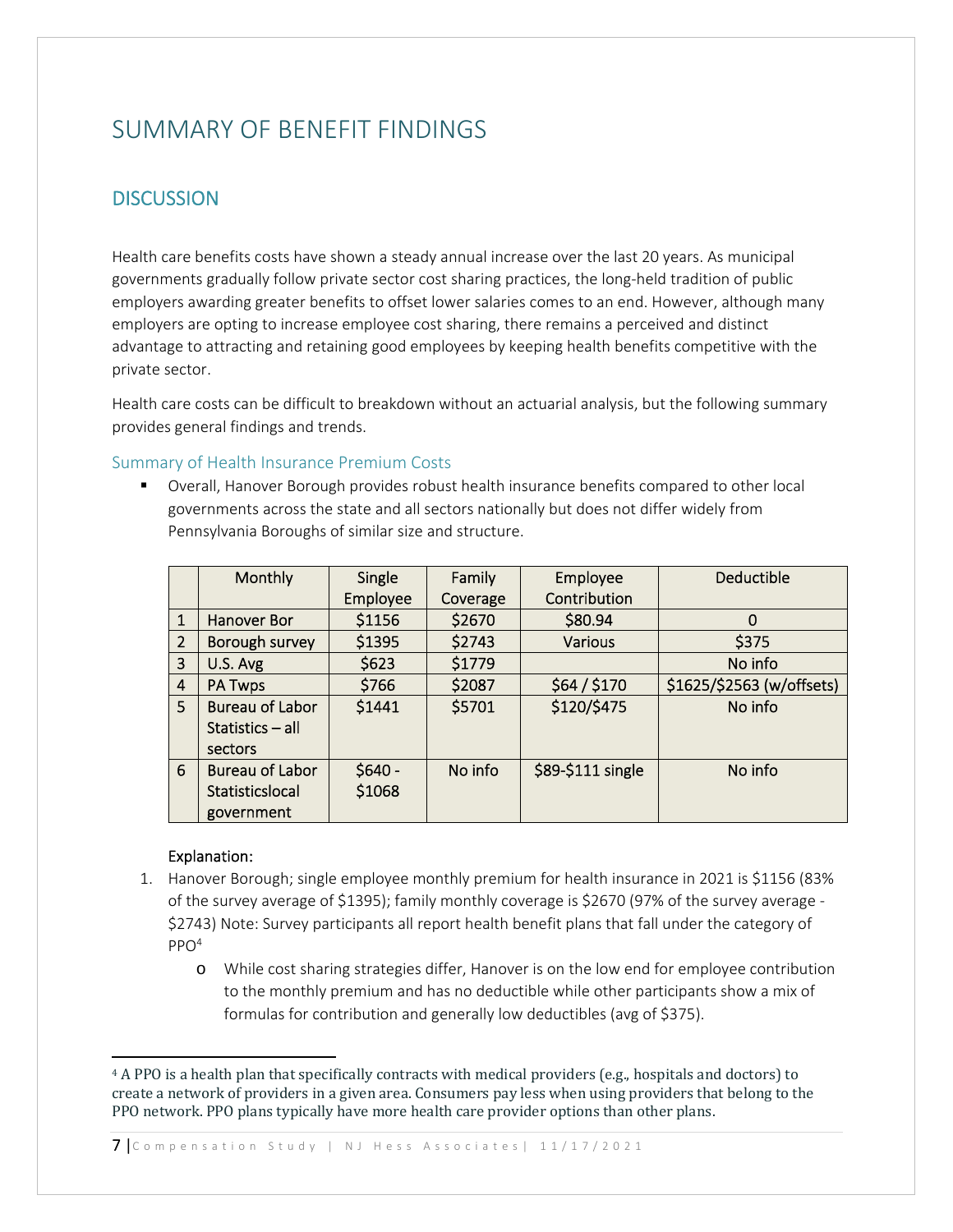- 2. In 2020, for all sectors across the nation, the average monthly premium for employer-sponsored health insurance was \$623 for single coverage and \$1779 for family coverage<sup>5</sup>
- 3. NJ Hess Associates surveyed a group of 15 large Townships across Pennsylvania and found the average monthly premium for single coverage was \$766 with an average monthly contribution of \$64; monthly family coverage \$2087 with an average monthly contribution of \$170. The average deductible for single coverage was \$1625 with employer offset; the deductible for family coverage was \$2563 with employer offsets.6
- 4. The Bureau of Labor Statistics (BLS) has not released their latest survey (due in November2021), but in March 2020 reported a median annual premium amount of \$640 ‐ \$1,068 for single coverage in state and local governments. The range includes varying levels of contribution by employees<sup>7</sup>
- 5. The Bureau of Labor Statistics (BLS) has not released their latest survey (due in November2021), but in March 2020, the median monthly employee contribution (all sectors) for single coverage was \$120 and family coverage \$475.8
	- o In the same report, state and local governments reported a median employee contribution for single coverage of \$89 to \$111 or roughly 14% of the costs; while private industry employees contributed from \$127 ‐ \$124, or roughly 22% of the cost.
	- o Overall, according to the 2020 BLS report, 86 percent of workers participated in medical care plans with an employee contribution requirement where employees paid \$138.76 and employers paid \$459.70 per month.

## WHAT DOES THE BENEFIT DATA TELL US ABOUT HANOVER BOROUGH BENEFITS?

Drilling down into cost comparisons between benefit plans is a vastly complicated task and the purpose of this survey is to take a snapshot of the components of benefit programs that are most important to employers and employees and can be used to better communicate benefit offerings.

### Overall, Hanover Borough is slightly higher in benefit costs in some areas and lower in others. In many areas there is virtually no difference between municipality offerings. Overall, the participant pool in this survey is more alike than different in the relative richness of the benefit program.

For example, compared to survey participants,

- Hanover Borough single employee premiums are 17% lower than the survey average, but family coverage premiums are just slightly under the survey average.
- Primary and Specialist co-pays are slightly higher than the average, but emergency and urgent care co‐pays are lower than the average.
- Rx co-pays are the highest among survey participants and are high compared to the NJ Hess Township survey conducted in 2020.

<sup>5</sup> Kaiser Family Foundation (2021 report expected in November 2021) https://www.kff.org/reportsection/ehbs-2020-summary-of-findings/

<sup>&</sup>lt;sup>6</sup> Survey data was collected in 2020 and adjusted by 4% for 2021<br>
<sup>7</sup> https://www.bls.gov/ncs/ebs/benefits/2020/employee-benefits-in-the-united-states-march-2020.pdf<br>
<sup>8</sup> https://www.bls.gov/ncs/ebs/factsheet/medical-car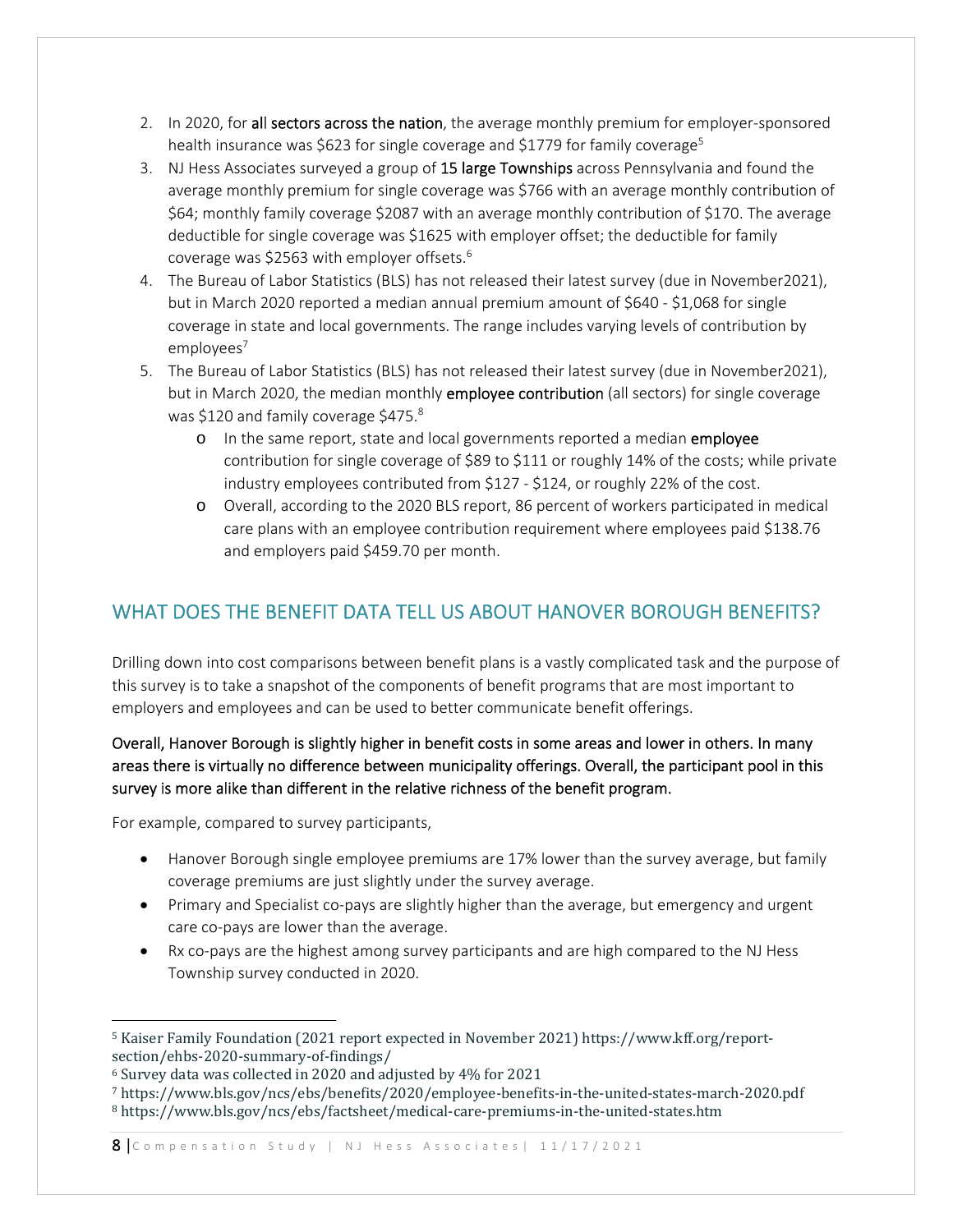● Discretionary benefits such as vision, dental, short- and long-term disability vary slightly among participants but there is no discernable difference.

Plan variations reflect negotiations between each carrier and organization and as a result, it is difficult to compare. For instance, some premiums roll in discretionary benefits or Rx plans, some plans are separate.

What may be striking about Hanover Borough is that it is one of the remaining municipalities that continues to provide a premium health insurance coverage for family with no deductible and one of a few municipalities that still have grandfathered employees with retiree benefits and longevity payouts.

### BUDGET

When looking at the overall budget for health insurance, the average per employee cost of health insurance benefits is roughly 4% higher in Hanover. However, when mandatory benefits (social security, workers compensation and unemployment) and discretionary benefits (dental, vision, disability, life) are added in, Hanover is right at the average overall cost per employee.

### PAID TIME OFF

When holidays, sick and personal days are combined, Hanover is slightly below the average (26 days). This number is virtually identical to the NJ Hess survey conducted for larger Township across the state in 2020.

When it comes to vacation offers, the Borough is slightly below the average for the first 10 years of employment and slightly above the average for the second decade and beyond.

## PROJECTED EMPLOYEE SHARE OF HEALTH PLAN COST FOR 2022

The data on insurance premiums reveal a shift taking place in cost sharing for municipal health insurance benefits. Although the cost of benefits to employers is still higher in the public sector, the gap is closing as municipalities move toward cost sharing strategies.

Projected total monthly costs for PPO plans (for all sectors) in 2022 are \$650 for single coverage and \$1887 for family.<sup>9</sup> The Borough's costs are significantly higher at \$1156 for single coverage and \$2670 for family.

Data on projected employee cost sharing in 2022 for PPO plans (all sectors) indicates employees are expected to pay up to 24% of organization costs. This is up from 20% reported by BLS in 2021. BLS data also showed local government trailing the private sector by about 5% so it might be reasonable to project that local government employees will average about 19% contribution for overall costs. Hanover's non‐ union employees contributed 7.5 % of the cost of health insurance in 2022.

### RETIREMENT

Retirement plans have also been subject to great shifts in private and public sector organizations. Many local governments in Pennsylvania are grandfathering (or freezing) traditional *defined benefit plans* so that new hires do have the option of enrolling and in place of these plans they have added *defined contribution plans*. 10 This trend is more prevalent in townships than in Boroughs.

9 | Compensation Study | NJ Hess Associates | 11/17/2021

<sup>&</sup>lt;sup>9</sup> White Paper, Projected Monthly Health Care Costs 2022, erieri.com<br><sup>10</sup> Defined benefit retirement plans determine payments according to a fixed formula based on salary, years of service, and age. Defined contribution plans **determine the value of individual accounts on the basis of the amount of money contributed** and the rate of return on the money invested.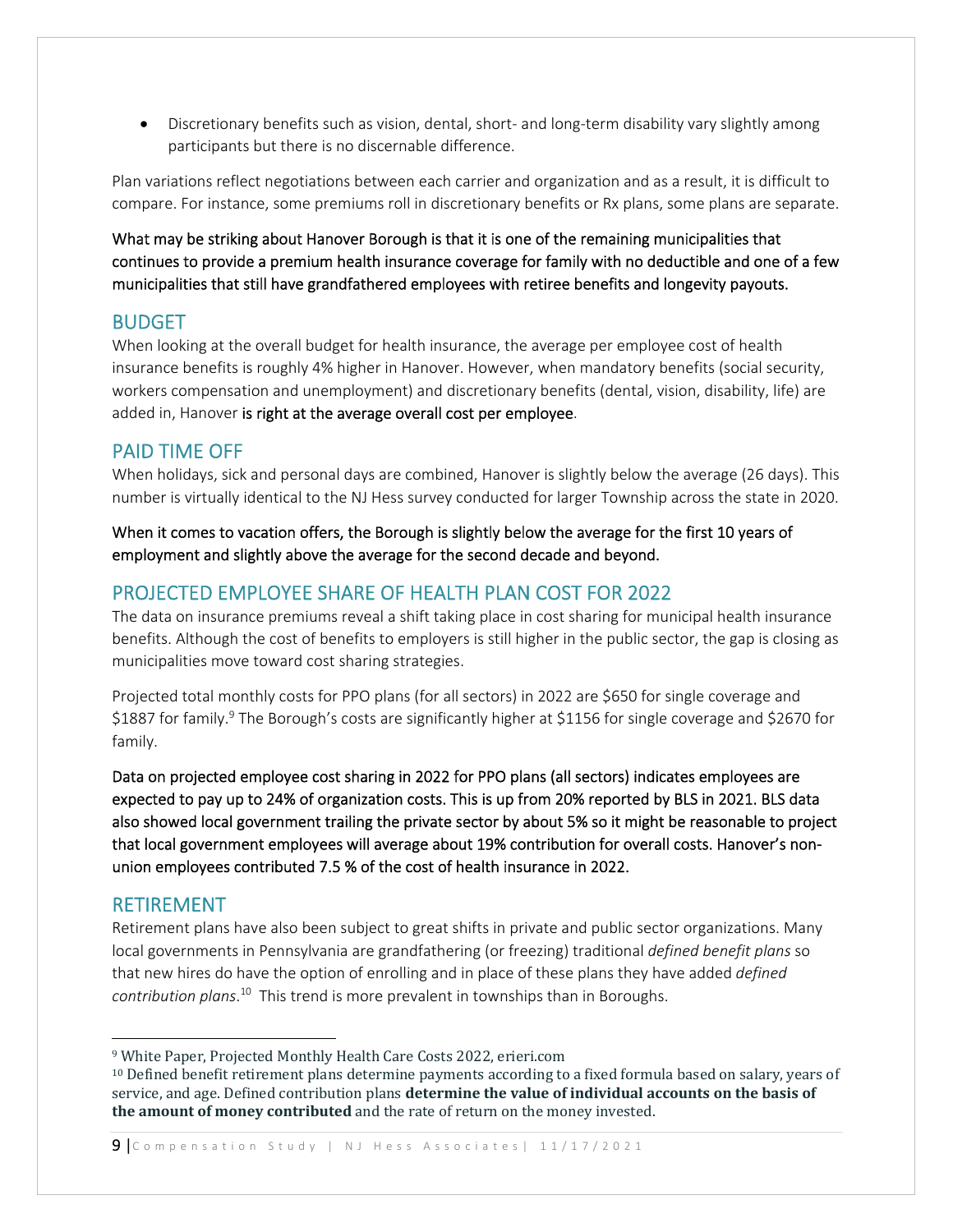In 2020, among all sectors, 43% of employees participated in defined contribution plans and 20% in defined benefit plans.<sup>11</sup> In the public sector 21% of employees participated in defined contribution and 79% of public sector employees participated in defined benefit plans.

The Hanover Borough survey revealed that Boroughs are making the shift by offering both.

- Hanover Borough offers a defined benefit plan, with eligibility for pension after 10 years of service and to which employees contribute 3% of gross salary with a benefit formula *of:* 
	- o *For employees hired before March 2014:* 
		- *Average monthly wage for last 36 months of employment x number of years of service x 1.5%*
		- *Example: Employee, with 15 years of service, averaging at \$60,000 annually for last three years would receive an annual pension of: \$13,500*
	- o *For employees hired after March 1, 2014* 
		- *Average monthly wage for last 36 months of employment x number of years of service x 1.0%*
		- *Example: Employee, with 15 years of service, averaging at \$60,000 annually for last three years would receive an annual pension of: \$9,000*
- Other formulas offered by survey participants include:
	- o *2% last year salary divided by years of service*
	- o *Average of highest 3 years of last 5 x 1.5% x years of service converted to number*
	- o *Average of 5 consecutive years salaries x 1.4% x years of service.*
- *Retirement benefits for non‐union employees hired after March 2014 appear to be relatively low for municipal employees.*

## BENEFIT STRATEGIES GOING FORWARD

Some of the important questions for public sector employers to consider is, "what is the strategic advantage of providing benefits at lower cost to employees than the private sector?" And, if the answer is that in fact, it is a primary driver in why people are attracted to and stay with the organization, the next question is, "How can we better communicate this competitive advantage to potential and current employees?" And finally, "what is the point at which cost sharing crosses over and is no longer a competitive advantage?"

One of the uses of the data from this survey is to think about how to better communicate benefit goals and strategies to stakeholders within the organization. Benefits cannot be a strategic advantage without outreach and education.

<sup>11</sup> https://www.bls.gov/ncs/ebs/benefits/2020/employee-benefits-in-the-united-states-march-2020.pdf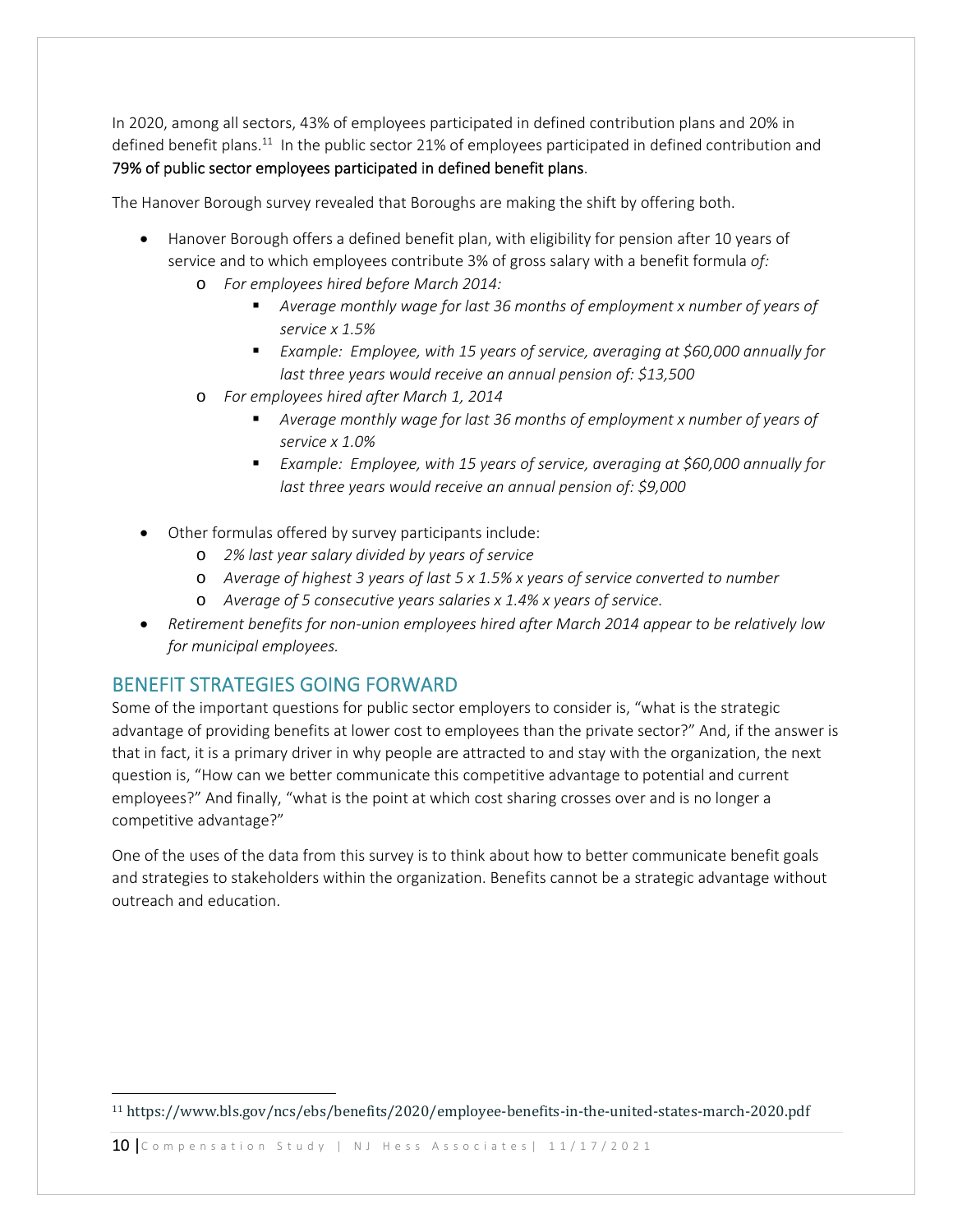## FINDINGS AND RECOMMENDATIONS FOR JOB POSITIONS

#### **DISCUSSION**

The goal of this project was to conduct an organization study to examine where Borough job positions fall with respect to the market, address gaps where they appear, take a look at how job positions fit within the overall structure and make some general observations in light of survey findings.

The methodology for this study includes interviews with job incumbents, job questionnaire data, a state‐ wide survey of select comparable municipalities, compilation and analysis of data and a series of discussions with the Borough Manager and Human Resource Manager to review and deepen consultant understanding of historical knowledge of organization positions.

Where market data raises questions and/or other questions have been raised, the PAQ (Position Analysis Questionnaire) and interview data has been analyzed to provide a recommendation. Where questions are beyond the scope of this project, the recommendation so states.

#### ADMINISTRATION

#### BOROUGH MANAGER

The pay for Borough Manager is within the range and 5% below the average. Other surveys conducted across the State and the U.S. confirm survey findings.

#### HUMAN RESOURCE MANAGER

The pay for HR Manager is significantly below the market range. Economic Research Institute (ERI) database confirms survey findings. This position requires a high level of support to the Borough Manager and performs duties that match other professional HR positions.

#### BOROUGH SECRETARY

The pay for Borough Secretary is within the range and 2% below the average.

#### ENGINEERING

#### DIRECTOR OF ENGINEERING

The pay for Director of Engineering is within the range and at the market average.

#### BUILDING PERMIT / ZONING OFFICER

The pay for this position is within the market range and at the market average.

#### CODES ENFORCEMENT OFFICER

This position is vacant and may be replaced with a third‐party contractor.

#### **FINANCE**

#### DIRECTOR OF FINANCE/TREASURER

The pay for Director of Finance/Treasurer is within the range and 5% above the market average.

#### FINANCE OFFICE MANAGER

Insufficient Data. This may suggest that this position is not common or structured in an unusual way. More analysis is needed but in the survey participant organizations, this position includes accountant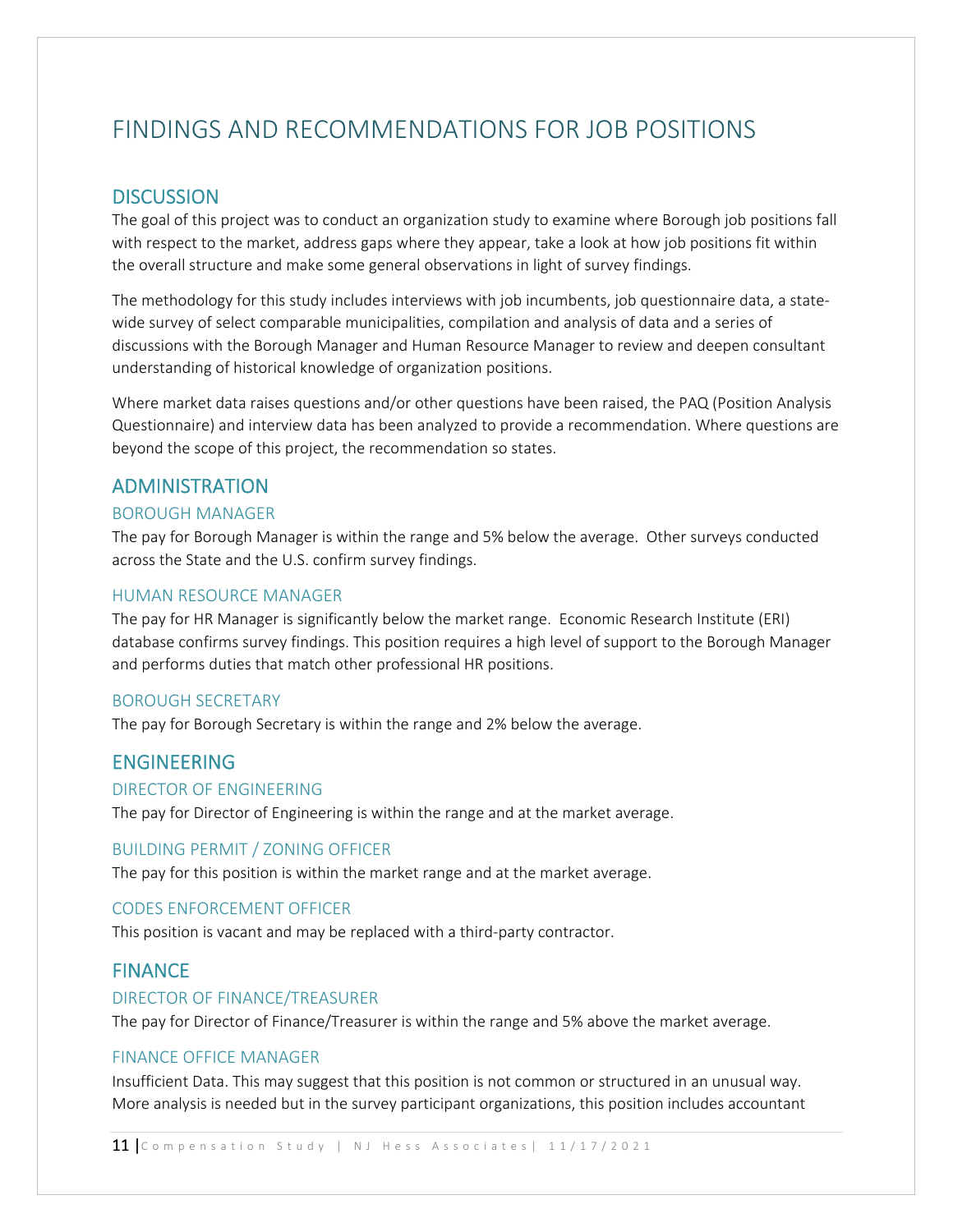level duties and responsibilities. This position performs a combination of bookkeeper duties and supervises the finance office staff.

#### FIRE/EMS

#### FIRE CHIEF

The pay for Fire Chief is within the range and 10% above the market average.

#### EXECUTIVE SECRETARY, FIRE AND RESCUE COMMISSION

Insufficient Data. This may suggest that this position is not common or structured in an unusual way. This position performs a combination of bookkeeper duties and payroll administration. This position should be compared to other administrative support positions in the Borough.

#### **POLICE**

#### POLICE CHIEF

The pay for Police Chief is within the range and 2% below the average. Other surveys conducted across the State confirm this finding.

#### POLICE LIEUTENANT

The pay for Lieutenant is within the range and 13% above the market average.

#### PUBLIC WORKS

#### PUBLIC WORKS DIRECTOR

The pay for Public Works Director is within the range and at market average. A survey conducted last year by NJ Hess Associates for municipalities across PA with 15,000 – 20,000 population indicated an average of \$108,165 for Director of PW where several participants reported a P.E. license for Director. However, the scope of responsibility associated with this position is consistent with these survey findings.

#### ASSISTANT PUBLIC WORKS DIRECTOR

The pay for the Assistant Public Works Director is within the range but 15% below the market average and only 5 % above the highest paid employee under the position's supervision.

#### FLEET SUPERVISOR

The pay for Fleet Supervisor is within range and at the market average.

#### TRANSFER STATION SUPERVISOR

Insufficient Data. This may suggest that this position is not common or structured in an unusual way. This position could benefit from more analysis. The consultant is finalizing a survey study for a County Refuse and Recycling organization of significant size and this position does not appear. It may be more likely that operators report to a foreman and a separate position is set up to handle administrative tasks, contracts, and customer relationships at the site.

Here is a general job summary for a coordinator of recycling and solid waste: *Under general direction, manage business operations and supervise staff; provide contract management, reporting, supervision, and recycling education and training associated with recycling. Provide education to the general public on the importance of recycling and source reduction.*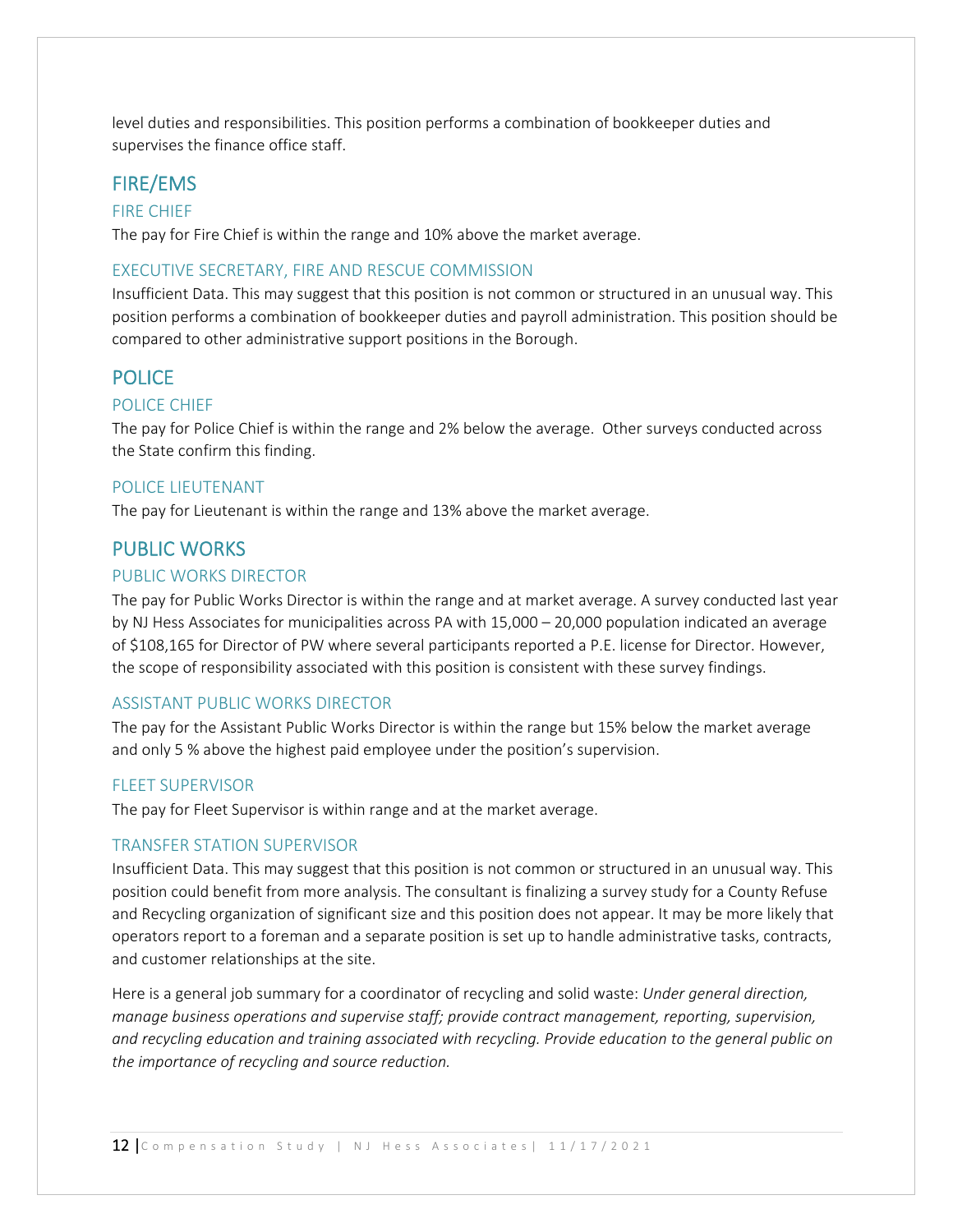#### ELECTRICIAN / FACILITIES MAINTENANCE

The pay for Facilities Maintenance is within the range and at the market average. In 2020 NJ Hess Associates conducted a survey of large PA municipalities and the Facilities Manager position was paid on average \$82,094. A similar survey showed an average for Facilities Maintenance Supervisor at \$67,214. The disparity in pay among surveys may relate to differing levels of responsibility assigned to this position.

#### ADMINISTRATIVE ASSISTANT PUBLIC WORKS

Insufficient data. This may suggest that this position is not common or structured in an unusual way. This position performs a variety of administrative tasks for Public Works, Market House, and Parks/Recreation programs. This position should be compared to other administrative support positions in the Borough.

## WATER/SEWER

#### DIRECTOR OF WATER RESOURCES

This position is assigned responsibility for both the water and wastewater systems. There is no market data available regarding pay for this position. For purposes of classification, it may be considered similar to the Director of Planning Engineering position, although the Director of Water Resources position holds significantly more responsibility for budget and employee supervision.

#### ASSISTANT TO WATER RESOURCE DIRECTOR

This is a new and temporary position which will be assessed when the incumbent retires.

#### WASTEWATER TREATMENT SUPERVISOR

The pay for Wastewater Treatment Supervisor is within the range and is 2% below market average.

#### WATER DISTRIBUTION SUPERVISOR

Insufficient Data. This may suggest that this position is not common or structured in an unusual way. This position requires some additional analysis; however, it may be considered similar to the Wastewater Treatment Supervisor and Water Treatment Plant Supervisor in level of responsibility for budget and employee supervision.

#### WATER TREATMENT PLANT SUPERVISOR

The pay for Water Treatment Plant Supervisor is within the range and 11% above market average.

#### CARETAKER, SUPERVISOR DAM MAINTENANCE

This position is unique to Hanover but appears to be similar to other caretaker positions with added supervisory responsibilities. In addition to salary, the benefit for this position includes housing at no cost to the employee, valued at least \$12,000 annually.

#### CARETAKER, LABORER DAM MAINTENANCE

This position is unique to Hanover but appears to be similar to a general maintenance worker. In addition to salary, the benefit for this position includes housing at no cost to the employee, valued at least \$12,000 annually, which the employee has opted out of as of August 2021.

### **LIBRARY**

#### LIBRARY DIRECTOR

The Library Director position was filled at a 2021 salary of \$65,000 and is within market range.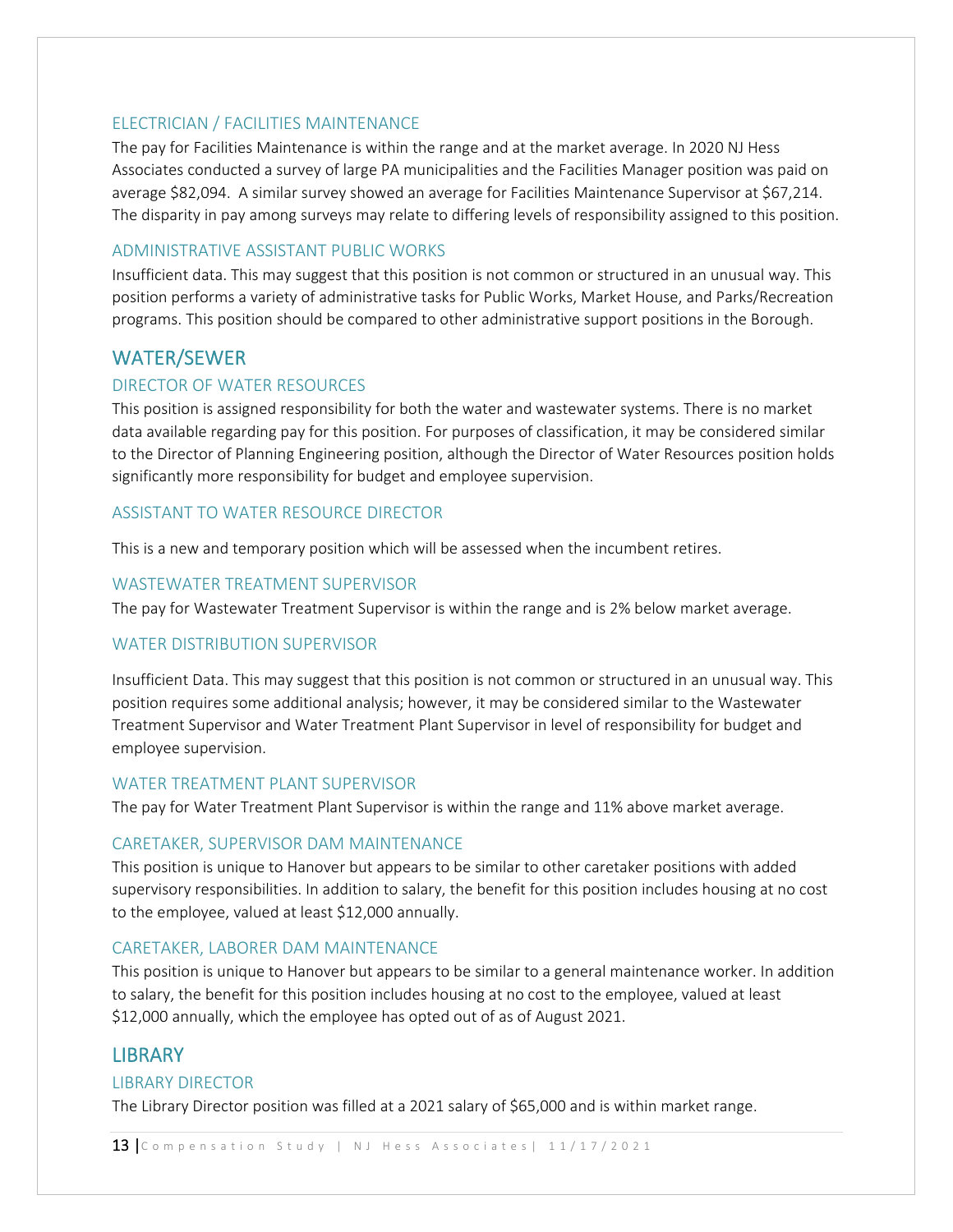#### ADMINISTRATIVE ASSISTANT, LIBRARY

Insufficient data. This may suggest that this position is not common or structured in an unusual way. This position performs a variety of administrative tasks for the Library Director and had been the Interim Director prior to hire. Upon retirement of the incumbent, this position should be compared to other administrative support positions in the Borough.

#### LIBRARY DEPARTMENT MANAGER, TEEN LIBRARY SUPERVISOR, & LIBRARY ASSISTANT

These full-time positions are paid from \$29,203 to \$37,918 annually which is 74% to 119% of the minimum in the survey. The Adult Department Manager, who carries the most responsibility, is paid \$34,112 or 26% below the survey minimum for their position.

#### TECHNICAL SERVICES SUPERVISOR & INTERLIBRARY LOANS

Technical services are a specialized library skill that is extremely difficult to replace and often requires a master's degree. This part-time employee is currently paid under \$11 per hour and 34% below the survey minimum for their position. The interlibrary loans employee is paid within the range.

#### LIBRARY ASSISTANT

The minimum hourly rate for a Library Assistant reported in the survey is \$14.21 per hour. Five part‐time Library Assistants are paid under \$11 per hour and two long‐standing part‐time Library Assistants are paid within the range.

#### MAINT. & SANITATION TECH

Insufficient Data. The Maintenance & Sanitation Technician part‐time position was filled at a 2021 pay rate of \$18.00 per hour.

## INTERPRETATION OF FINDINGS

Market ranges are constructed around the average but it is important to consider a variety of factors when determining whether a particular average will be applied and what it means if the Borough pay is above or below the average. The following guidelines are offered to assist with review and application of market data.

- 1. "Market" is often defined as *where you get people from and where you lose people to,* so it is important to consider what the market data looks like beyond the immediate area for some hard to fill positions. Therefore, in some cases the consultant has applied information from other survey data resources.
- 2. Market data is like a ballpark in that it encompasses a range of pay and duties. The average can fluctuate based on several factors but the goal is to consider a few of these as follows:
	- a. Is the current Borough pay particularly high or low compared to the average for a particular job? If yes, is there a reason? For example:
		- i. Does that job demand particular qualifications and skill that are difficult to find (hard to replace) or pose unique circumstances that are different from other municipalities in the survey?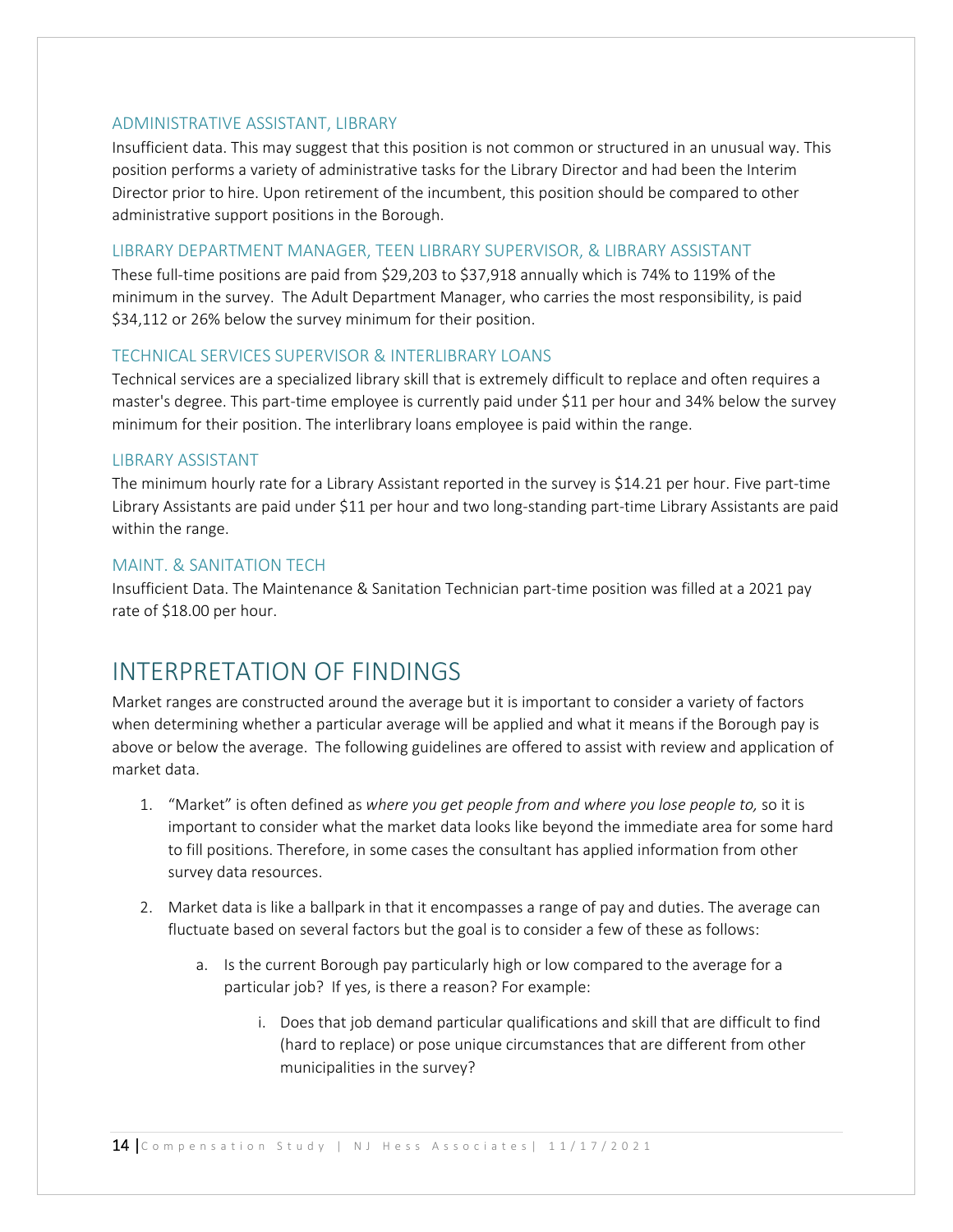- Key employees who bring strong sets of skill and experience need to be paid greater than the average or quickly accelerated to a competitive position in the market range if retention is desired.
- ii. Does the job incumbent have more or less years of experience than other job incumbents?
	- New employees may be paid less than the market average and at a rate commensurate with their skill and experience.
	- Likewise, employees who have more years of experience may be paid above the average. Although it varies for different job positions, a general guideline is that employees should be paid at the market average within five (5) years. Organizations who have a market lag strategy may take seven (7) years and organizations with a lead strategy may accelerate pay to ensure employees are paid at the market average within three (3) years.
- iii. Is pay for one area of the organization particularly high or low compared to others in the organization?
	- Market position should be similar for most (but maybe not all) job positions. Exceptions include jobs that are difficult to fill, or a new position that is difficult to match with the market or a job with an unusual status such as part‐time or contract. However, where one or a few positions fall above or below the market and there is no reasonable explanation, it is important to note and consider market adjustments to pay.
- 3. The minimum and maximum of the pay ranges are based on a standard width of 50% where the market average is the midpoint. However, the data may indicate a need to make the range narrower or wider based on "best fit". The factors that influence these decisions are varied and can be discussed with the consultant.

## NEXT STEPS

The following discussion points are summarized here for further examination.

- 1. Currently there are no parameters or limitations regarding provision of health insurance benefits while employees are on inactive leave. The Borough may wish to take a closer look at how risk is managed when employees go out on long term leave. Perhaps a strategy for managing such cases so that employees either return in a modified job as soon as possible is an option. However, it is recommended that a policy be developed to limit the length of time health insurance is provided at the same level as active employees. 12 months is typical for local government.
- 2. The draft pay ranges and in particular, the compra-ratio column shows where current employee pay falls in relationship to market pay. The recommended next steps for the Borough is to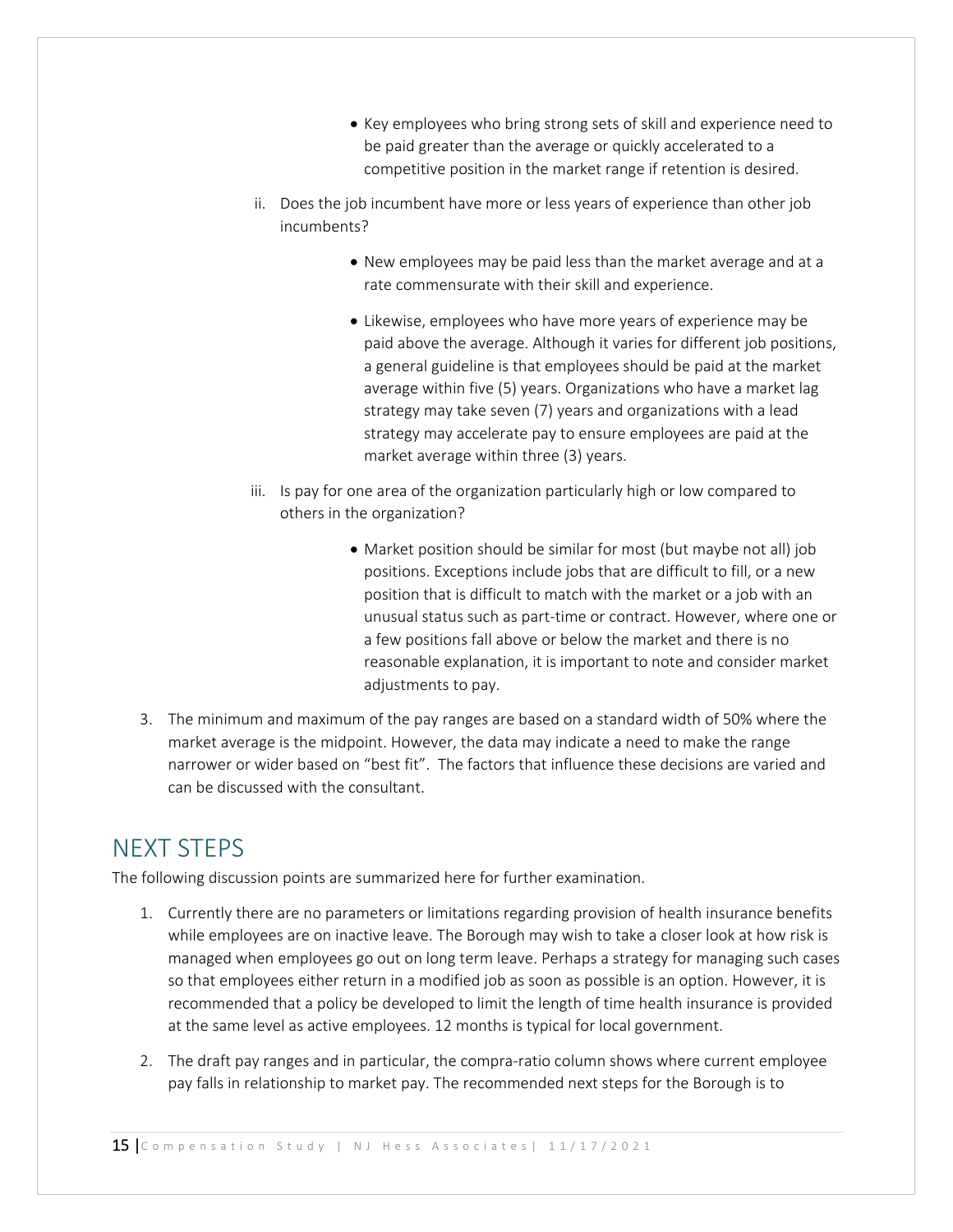examine years of service to the organization, years of service in a career area and make adjustments to current pay where indicated to bring pay in line with market averages.

- a. Note that where a new employee does not arrive with many years of experience it is appropriate that the midpoint will not be reached for several years.
- b. Conversely, if an employee has many years of experience with the organization or within a field, it may be entirely appropriate that pay is at or above the midpoint.
- c. Performance expectations should also be aligned with market position so that employees who are still developing skills are rewarded for their contributions at a different level than more experienced employees who may be expected to contribute at a higher level and are also paid higher on the pay range.
- 3. The recommended steps to implement this pay study are captured in the proposed pay policy which follows. In particular, the following are guidelines listed in order of priority and may be adjusted to reflect budgetary parameters:
	- a. Employees who are not to the minimum of their range will be adjusted to the minimum.
	- b. Pay for employees with at least 5 years of service will be brought to the midpoint of the range if not yet there.
	- c. Pay for employees with 3 years of service will be brought to the 1st quartile of the range, i.e., the midway point between the minimum and the midpoint if not yet there.

## PROPOSED PAY POLICY LANGUAGE

The following pay policy represents guiding language which may be modified to reflect organization needs. The consultant is available to discuss and adapt policy language where requested.

#### Purpose

The goal of the Borough's compensation policy is to attract and retain motivated, committed employees who support the mission of maintaining quality standards in operations and service.

The compensation program is dedicated to the following principles:

- 1. Promote fair and consistent pay practices.
- 2. Strive to pay employees a competitive rate within the appropriate labor market.
- 3. Promote compliance with federal, state and local compensation statutes and regulations.

#### Pay Ranges

The minimum of the pay range establishes the entry pay rate for candidates who meet minimum qualifications set forth on the job description. The midpoint represents the relative market average for jobs within a pay range. The maximum rate establishes the top rate paid to jobs assigned to a pay range.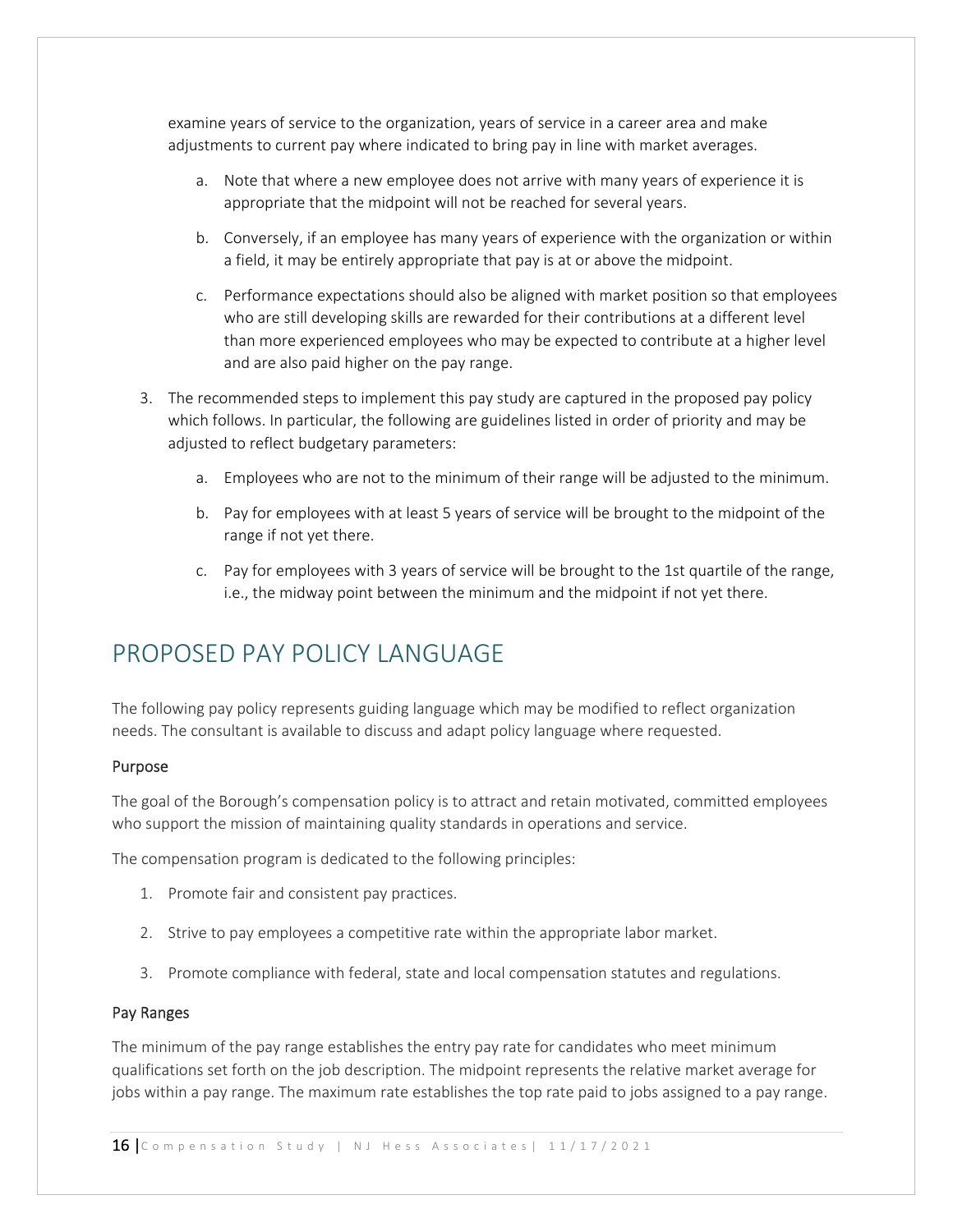#### New Hires

A newly hired employee who has the requisite qualifications for a position will be assigned the minimum rate of pay for the assigned pay range. However, where the newly hired employee has previous experience and related qualifications or skills that exceed the minimum level of qualifications, the new employee may start at the rate corresponding to the first quartile of the range. If the market demands a higher starting rate and the position is difficult to fill, the Borough Manager may approve a starting rate up to the market midpoint.

In some cases, an employee without the requisite qualifications may be hired at a rate below the minimum until the employee meets the hiring requirements.

#### Pay Compression

Where pay compression results in supervisors or managers being paid at or less than the employees they supervise, the assigned pay will be adjusted to reflect a 7% increase over the highest paid employee supervised.

- 1. Pay compression may not exist where the supervisor has relatively few years of experience, the person they supervise has many of years of experience and the pay represents an outlier compared to others supervised.
- 2. Pay compression is generally deemed to exist where a supervisor, with more than five years of experience, is paid the same or less than a 7% difference, than those being supervised, where those supervised have up to ten years of experience.
- 3. For the purposes of examining pay compression, overtime and other discretionary pay may be included in the total pay.

#### Annual Pay Awards

Annual salary adjustments will be based on a combination of local or regional economic indicators. Each year the Borough will review a variety of indicators to determine an appropriate salary budget increase. One key factor will be the average salary budget or pay increases anticipated in the local or regional market as indicated by professional surveys.

*NOTE: Generally, salary ranges should be adjusted at a slower rate than the current salary rates. A common standard is to adjust the ranges at a rate that is 1% below the BLS change in the cost of living for the previous 12 months. For example, if the BLS indicator of the cost of living is 2.7% for the previous twelve months, an adjustment of 1.7% to the minimum, maximum and midpoint rates should be applied.* 

*In addition, many organizations increase salary budgets on an annual basis by approximately one percentage point above the cost‐of‐living indicator for the previous 12 months. For example, if the BLS indicator is 2.7% for the previous 12 months, the salary budget would be adjusted 3.7%* 

*This is a guideline only and may not be useful when the economy is in an unstable period.*  http://www.bls.gov/bls/newsrels.htm#major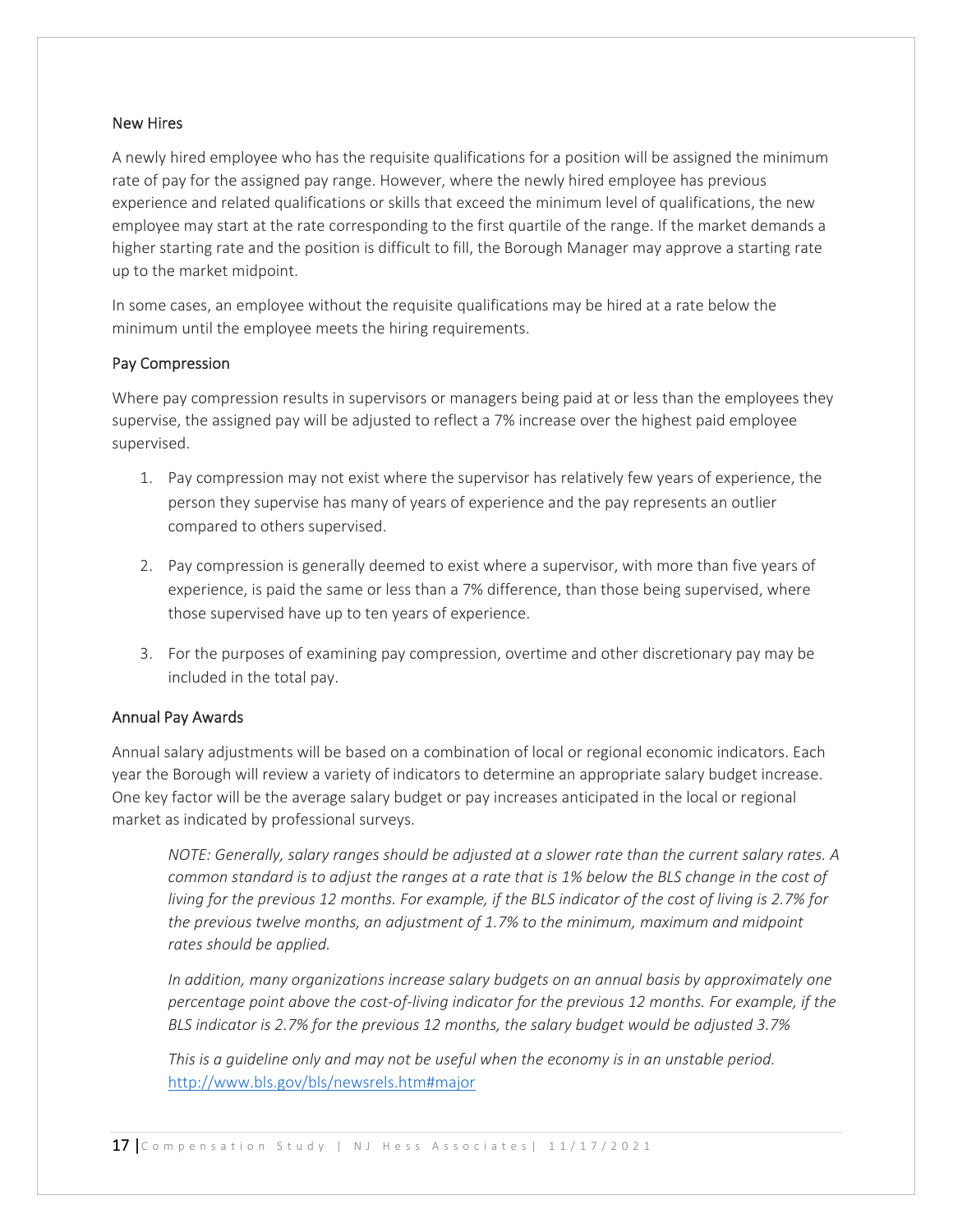#### Progression through the Pay Range

Employees will progress to the midpoint of their assigned range with an overall goal of moving employees to the midpoint within five (5) to seven (7) years.

Once an employee is paid the midpoint rate, progression through the range will reflect performance increases awarded by the Borough and any additional discretionary increases including service and other established factors.

Employees who reach the maximum rate will receive base salary increases up to the maximum of the rate range when the maximum rate for the range is adjusted. Any increase amounts beyond the maximum rate will be awarded in a lump sum but will not be included as part of the base pay.

Annual salary adjustments will be recommended by the Borough Manager and will be based on a combination of local or regional economic indicators and performance‐based factors.

#### Market Adjustments

The Borough will strive to conduct a salary survey or participate in a survey at least once every three years in order to make market adjustments to pay. *[NOTE; However, it is best practice to always stay abreast of labor market rates, especially during periods of change within the organization or in the economy*.] As a result of the survey, some job positions may require more adjustment than others. These adjustments will occur separately from performance increases.

The following are guidelines listed in order of priority and may be adjusted to reflect budgetary parameters:

- 1. Employees who are not to the minimum of their range will be adjusted to the minimum.
- 2. Pay for employees with at least 5 years of service will be brought to the midpoint of the range if not yet there.
- 3. Pay for employees with 3 years of service will be brought to the 1st quartile of the range, i.e., the midway point between the minimum and the midpoint if not yet there.

"Green light positions" may be adjusted in order to align pay with market where there is clear data to support adjustments. However, the position will remain in the same pay range unless the job role and demand indicate the need for a new pay range assignment.

## CLOSING THOUGHTS

The intent of this report is to provide an overview of survey findings and to initiate productive discussions and further inquiry regarding pay policy at the Borough. The depth and breadth of the report has been kept within the parameters of the consulting project but the consultant is available as needed to provide additional analysis or development of policy, answer questions and assist the Borough with development of pay strategies and rewards. Finally, communication of pay policy is the single most effective way to build trust among the workforce with respect to pay and it is hoped that this survey will help the Borough articulate how current pay relates to "the market" and build effective total compensation strategies for the future.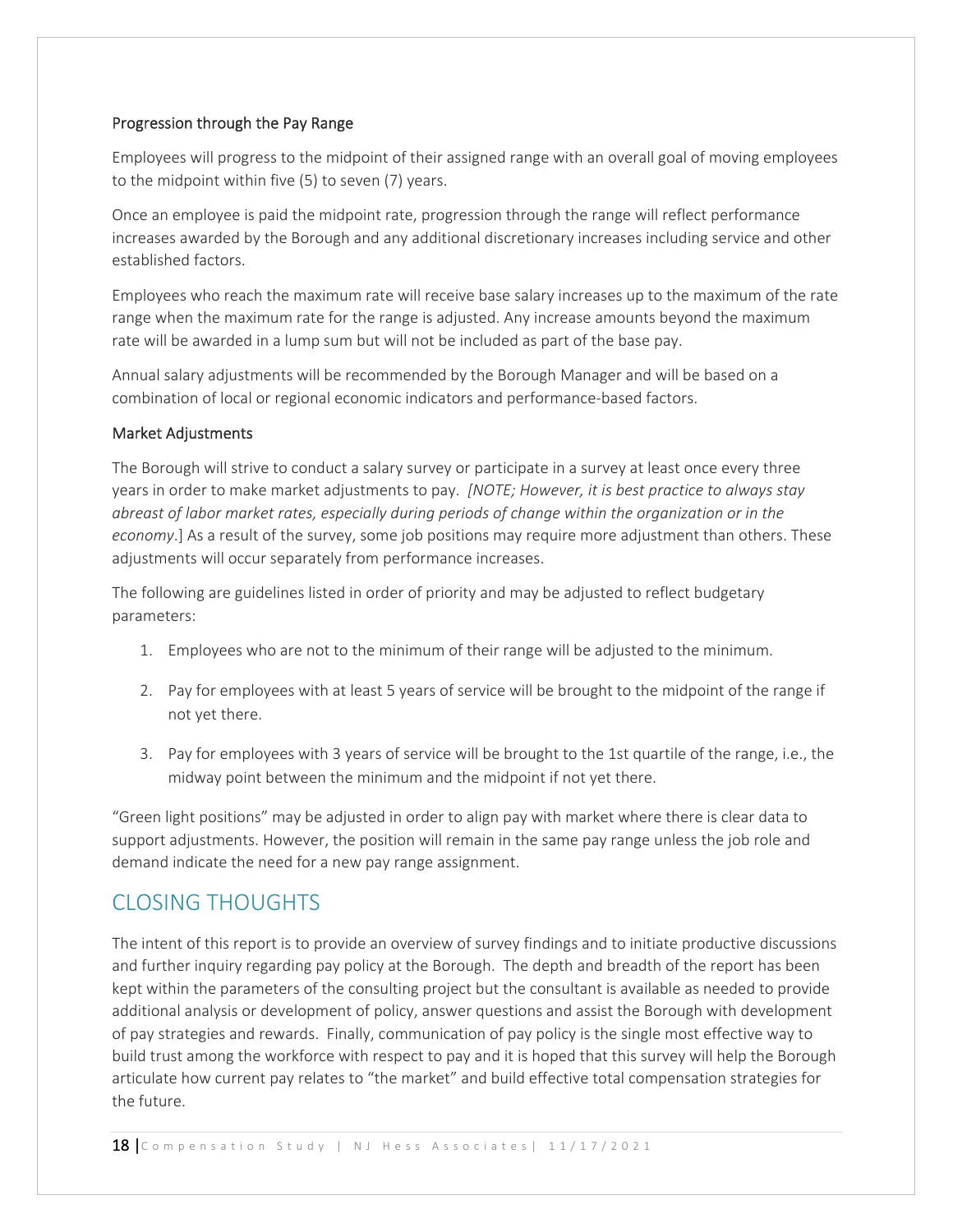## APPENDIX

|                                             |                     |                         |                 |                                     | <b>2021 SURVEY DATA</b> |  |              |  |            | <b>OF 2021</b><br><b>SALARY TO</b><br><b>MINIMUM</b>               | <b>COMPARISON COMPARISON COMPARISON</b><br><b>OF 2021</b><br><b>SALARY TO</b><br><b>MIDPOINT OF</b> | <b>OF 2021</b><br><b>SALARY TO</b><br><b>MAXIMUM</b> |
|---------------------------------------------|---------------------|-------------------------|-----------------|-------------------------------------|-------------------------|--|--------------|--|------------|--------------------------------------------------------------------|-----------------------------------------------------------------------------------------------------|------------------------------------------------------|
|                                             |                     |                         | 2021 SALARY     |                                     |                         |  |              |  |            | <b>PAY RANGE</b>                                                   | <b>PAY RANGE</b>                                                                                    | <b>PAY RANGE</b>                                     |
| <b>POSITION</b>                             | Pay<br><b>Class</b> |                         | <b>CURRENT</b>  | <b>INCLUDES</b><br><b>LONGEVITY</b> | <b>MIN</b>              |  | <b>MID</b>   |  | <b>MAX</b> | <b>COMP Ratio</b>                                                  | <b>COMP Ratio</b>                                                                                   | <b>COMP Ratio</b>                                    |
| Borough Manager                             | 6                   | \$                      | 128,125         |                                     | \$<br>$108,454$ \$      |  | $135,567$ \$ |  | 162,681    | 1.18                                                               | 0.95                                                                                                | 0.79                                                 |
|                                             |                     |                         |                 |                                     |                         |  |              |  |            |                                                                    |                                                                                                     |                                                      |
| Director of Finance/Treasurer               | 5                   | \$                      | 101,529         |                                     | \$<br>$77,446$ \$       |  | $96,808$ \$  |  | 116,170    | 1.31                                                               | 1.05                                                                                                | 0.87                                                 |
| Police Chief                                | 5                   | \$                      | 105,648         | \$<br>118,326                       | \$<br>$96,286$ \$       |  | $120,357$ \$ |  | 144,429    | 1.23                                                               | 0.98                                                                                                | 0.82                                                 |
| <b>Director of Water Resources</b>          | 5                   | $\varsigma$             | 115,512         |                                     | No market data          |  |              |  |            |                                                                    |                                                                                                     |                                                      |
| Director of Planning and Engineering        | 5                   | \$                      | 114,288         |                                     | \$<br>$90,945$ \$       |  | $113,682$ \$ |  | 136,418    | 1.26                                                               | 1.01                                                                                                | 0.84                                                 |
| <b>Fire Chief</b>                           | 5                   | \$                      | $99,557$ \$     | 109,513                             | \$<br>79,646 \$         |  | $99,557$ \$  |  | 119,468    | 1.38                                                               | 1.10                                                                                                | 0.92                                                 |
| <b>Public Works Director</b>                | 5                   | \$                      | 99.000          |                                     | \$<br>$76,783$ \$       |  | $95,978$ \$  |  | 115,174    | 1.29                                                               | 1.03                                                                                                | 0.86                                                 |
|                                             |                     |                         |                 |                                     |                         |  |              |  |            |                                                                    |                                                                                                     |                                                      |
| <b>Police Lieutenant</b>                    | 4                   | \$                      | 103,014         | \$<br>115,376                       | \$<br>$81,635$ \$       |  | $102,044$ \$ |  | 122,453    | 1.41                                                               | 1.13                                                                                                | 0.94                                                 |
| <b>Assistant to Water Resource Director</b> | 4                   | \$                      | $89,812$ \$     | 98,793                              | No market data          |  |              |  |            |                                                                    |                                                                                                     |                                                      |
| <b>Assistant Public Works Director</b>      | 4                   | \$                      | 69,188          |                                     | \$<br>$64,886$ \$       |  | $81,107$ \$  |  | 97,328     | 1.07                                                               | 0.85                                                                                                | 0.71                                                 |
| Human Resource Manager                      | $\overline{4}$      | \$                      | 51,763          |                                     | \$<br>$65,700$ \$       |  | $82,125$ \$  |  | 98,550     | 0.79                                                               | 0.63                                                                                                | 0.53                                                 |
|                                             |                     |                         |                 |                                     |                         |  |              |  |            |                                                                    |                                                                                                     |                                                      |
| <b>Wastewater Treatment Supervisor</b>      | 3                   | \$                      | $77,232$ \$     | 84,955                              | \$<br>$69,547$ \$       |  | $86,934$ \$  |  | 104,321    | 1.22                                                               | 0.98                                                                                                | 0.81                                                 |
| <b>Water Distribution Supervisor</b>        | 3                   | $\boldsymbol{\zeta}$    | $77,232$ \$     | 84,955                              | No market data          |  |              |  |            |                                                                    |                                                                                                     |                                                      |
| Water Treatment Plant Supervisor            | 3                   | \$                      | $77,232$ \$     | 84,955                              | \$<br>$61,403$ \$       |  | $76,754$ \$  |  | 92,104     | 1.38                                                               | 1.11                                                                                                | 0.92                                                 |
| Building Permit & Zoning Officer            | 3                   | \$                      | $72,881$ \$     | 80,169                              | \$<br>$60,382$ \$       |  | 75,478 \$    |  | 90,574     | 1.33                                                               | 1.06                                                                                                | 0.89                                                 |
| <b>Fleet Supervisor</b>                     | $\mathsf 3$         | $\overline{\mathsf{S}}$ | $69,000$ \$     | 75,900                              | \$<br>$61,137$ \$       |  | $76,421$ \$  |  | 91,705     | 1.24                                                               | 0.99                                                                                                | 0.83                                                 |
| <b>Library Director</b>                     | 3                   | $\overline{\mathsf{S}}$ | 65,000          |                                     | \$<br>$61,201$ \$       |  | 76,501 \$    |  | 91,801     | 1.06                                                               | 0.85                                                                                                |                                                      |
| <b>Transfer Station Supervisor</b>          | 3                   | \$                      | 66,189          |                                     | No market data          |  |              |  |            |                                                                    |                                                                                                     |                                                      |
|                                             |                     |                         |                 |                                     |                         |  |              |  |            |                                                                    |                                                                                                     |                                                      |
| Electrician/Facilities Maintenance          | 2                   | \$                      | $62,121$ \$     | 68,333                              | \$<br>$53,771$ \$       |  | $67,214$ \$  |  | 80,657     | 1.27                                                               | 1.02                                                                                                | 0.85                                                 |
| Finance Office Manager                      | $\overline{c}$      | \$                      | $59,219$ \$     | 65,141                              | No market data          |  |              |  |            |                                                                    |                                                                                                     |                                                      |
| <b>Borough Secretary</b>                    | $\mathbf 2$         | \$                      | $58,439$ \$     | 64,283                              | \$<br>$52,672$ \$       |  | $65,840$ \$  |  | 79,008     | 1.22                                                               | 0.98                                                                                                | 0.81                                                 |
| Caretaker, Supervisor Dam Maint.            | $\overline{2}$      | \$                      | $54,131 \mid 5$ | 59,544                              |                         |  |              |  |            | No market data; Housing provided at a value over \$12,000 annually |                                                                                                     |                                                      |
| <b>Codes Enforcement Officer</b>            | $\overline{2}$      |                         | vacant          |                                     | \$<br>$51,300$ \$       |  | $64,125$ \$  |  | 76,950     |                                                                    |                                                                                                     |                                                      |
| Classification held for future use          | $\mathbf{1}$        |                         |                 |                                     |                         |  |              |  |            |                                                                    |                                                                                                     |                                                      |

19 | Compensation Study | NJ Hess Associates | 11/17/2021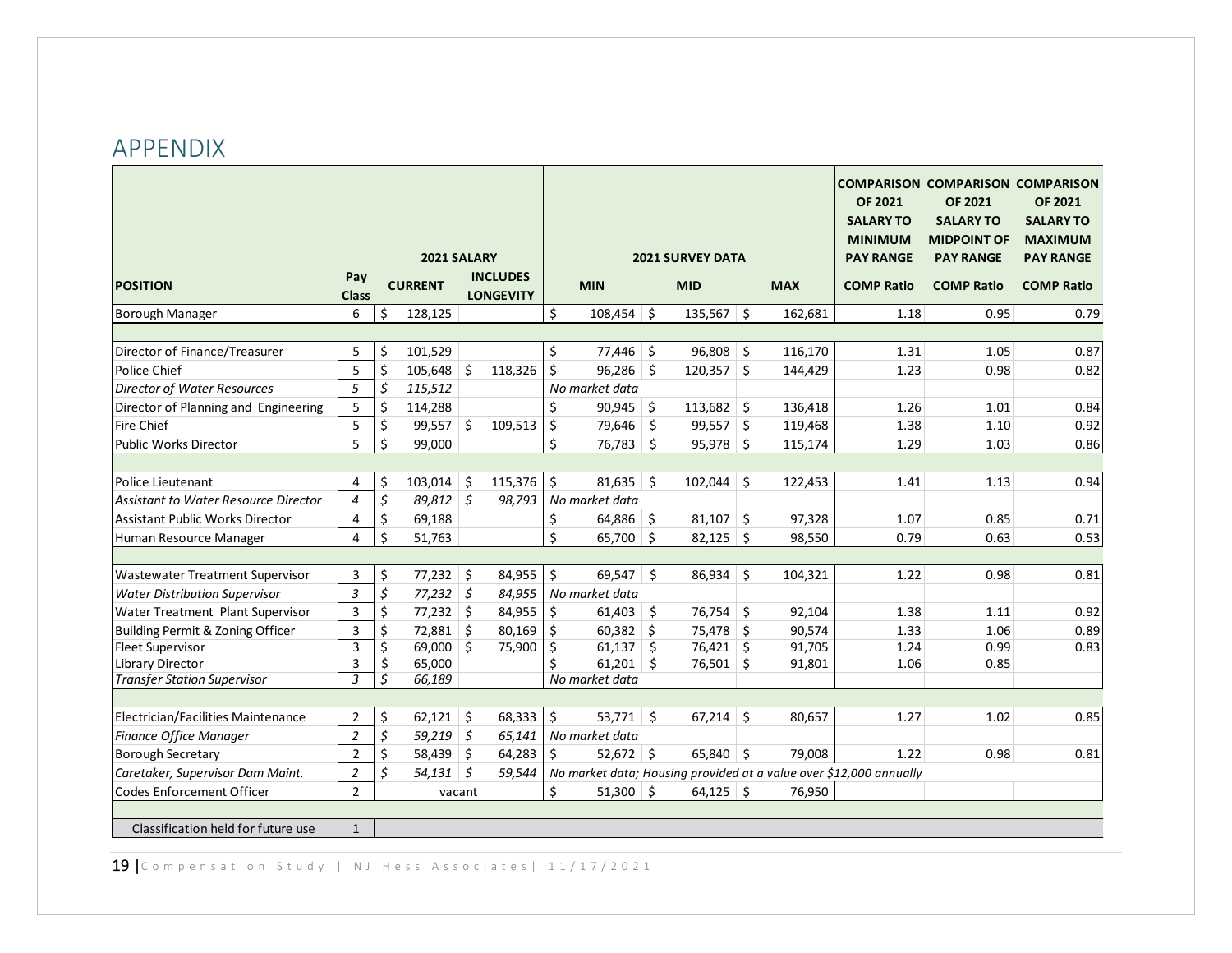|                                             |                     |                      | 2021 SALARY    |                                     | <b>2021 SURVEY DATA</b> |        |         |            |     |            | <b>OF 2021</b><br><b>SALARY TO</b><br><b>MINIMUM</b><br><b>PAY RANGE</b> | <b>COMPARISON COMPARISON COMPARISON</b><br><b>OF 2021</b><br><b>SALARY TO</b><br><b>MIDPOINT OF</b><br><b>PAY RANGE</b> | <b>OF 2021</b><br><b>SALARY TO</b><br><b>MAXIMUM</b><br><b>PAY RANGE</b> |
|---------------------------------------------|---------------------|----------------------|----------------|-------------------------------------|-------------------------|--------|---------|------------|-----|------------|--------------------------------------------------------------------------|-------------------------------------------------------------------------------------------------------------------------|--------------------------------------------------------------------------|
| <b>POSITION</b>                             | Pay<br><b>Class</b> |                      | <b>CURRENT</b> | <b>INCLUDES</b><br><b>LONGEVITY</b> | <b>MIN</b>              |        |         | <b>MID</b> |     | <b>MAX</b> | <b>COMP Ratio</b>                                                        | <b>COMP Ratio</b>                                                                                                       | <b>COMP Ratio</b>                                                        |
| Administrative Assistant, Public Works      |                     | $\boldsymbol{\zeta}$ | 49,519         | \$<br>54,471                        | No market data          |        |         |            |     |            |                                                                          |                                                                                                                         |                                                                          |
| <b>Executive Secretary, Fire Commission</b> |                     | \$                   | 53,501         |                                     | No market data          |        |         |            |     |            |                                                                          |                                                                                                                         |                                                                          |
| Caretaker, Laborer Dam Maint.               |                     | \$                   | 49,399         | \$<br>52,363                        |                         |        |         |            |     |            | No market data; Housing available at a value over \$12,000 annually      |                                                                                                                         |                                                                          |
|                                             |                     |                      |                |                                     |                         |        |         |            |     |            |                                                                          |                                                                                                                         |                                                                          |
| Administrative Assistant, Library           |                     | \$                   | 45,455         | \$<br>50,000                        | No market data          |        |         |            |     |            |                                                                          |                                                                                                                         |                                                                          |
| Library Assistant / Volunteer Coord.        |                     | \$                   | 36,150         | \$<br>39,042                        | \$                      | 32,912 | $\zeta$ | 41,140     | S.  | 49,368     | 1.19                                                                     | 0.95                                                                                                                    | 0.79                                                                     |
| <b>Youth Department Manager</b>             |                     | \$                   | 37,918         |                                     | \$                      | 46,075 | \$      | 57,594     | \$  | 69,113     | 0.82                                                                     | 0.66                                                                                                                    | 0.55                                                                     |
| <b>Adult Department Manager</b>             |                     | \$                   | 34,112         |                                     | \$                      | 46,075 | \$      | 57,594     | Ŝ.  | 69,113     | 0.74                                                                     | 0.59                                                                                                                    | 0.49                                                                     |
| Library Assistant                           |                     | \$                   | 29,848         |                                     | \$                      | 28,711 | \$      | 35,889     | \$  | 43,067     | 1.04                                                                     | 0.83                                                                                                                    | 0.69                                                                     |
| Teen Library Supervisor                     |                     | \$                   | 29,203         |                                     | \$                      | 32,912 | \$      | 41,140     | \$. | 49,368     | 0.89                                                                     | 0.71                                                                                                                    | 0.59                                                                     |
|                                             |                     |                      |                |                                     |                         |        |         |            |     |            |                                                                          |                                                                                                                         |                                                                          |
| Maint. & Sanitation Tech - Part-time        |                     | \$                   | 18.00          |                                     | No market data          |        |         |            |     |            |                                                                          |                                                                                                                         |                                                                          |
| Interlibrary Loans - Part-time              |                     | \$                   | 16.55          |                                     | \$                      | 15.82  | $\zeta$ | 19.78      | Ś.  | 23.73      | 1.05                                                                     | 0.84                                                                                                                    | 0.70                                                                     |
| Library Assistant - Part-time               |                     | \$                   | 15.61          |                                     | \$                      | 13.80  | \$      | 17.25      | Ŝ.  | 20.71      | 1.13                                                                     | 0.90                                                                                                                    | 0.75                                                                     |
| Library Assistant - Part-time               |                     | \$                   | 14.12          |                                     | \$                      | 13.80  | \$      | 17.25      | Ŝ.  | 20.71      | 1.02                                                                     | 0.82                                                                                                                    | 0.68                                                                     |
| Library Assistant - Part-time               |                     | \$                   | 10.82          |                                     | \$                      | 13.80  | Ŝ.      | 17.25      | Ŝ.  | 20.71      | 0.78                                                                     | 0.63                                                                                                                    | 0.52                                                                     |
| Library Assistant - Part-time               |                     | \$                   | 10.51          |                                     | \$                      | 13.80  | \$      | 17.25      | Ŝ.  | 20.71      | 0.76                                                                     | 0.61                                                                                                                    | 0.51                                                                     |
| Tech Service Supervisor - Part-time         |                     | \$                   | 10.51          |                                     | \$                      | 15.82  | $\zeta$ | 19.78      | Ŝ.  | 23.73      | 0.66                                                                     | 0.53                                                                                                                    | 0.44                                                                     |
| Library Assistant - Part-time               |                     | \$                   | 10.00          |                                     | \$                      | 13.80  | \$      | 17.25      | Ŝ.  | 20.71      | 0.72                                                                     | 0.58                                                                                                                    | 0.48                                                                     |
| Library Assistant - Part-time               |                     | \$                   | 10.00          |                                     | \$                      | 13.80  | \$      | 17.25      | Ŝ.  | 20.71      | 0.72                                                                     | 0.58                                                                                                                    | 0.48                                                                     |
| Library Assistant - Part-time               |                     | \$                   | 10.00          |                                     | $\mathsf{\hat{S}}$      | 13.80  | \$      | 17.25      | Ŝ.  | 20.71      | 0.72                                                                     | 0.58                                                                                                                    | 0.48                                                                     |

The following non‐union positions are outside of this pay classification because they are in transition or subject to further evaluation.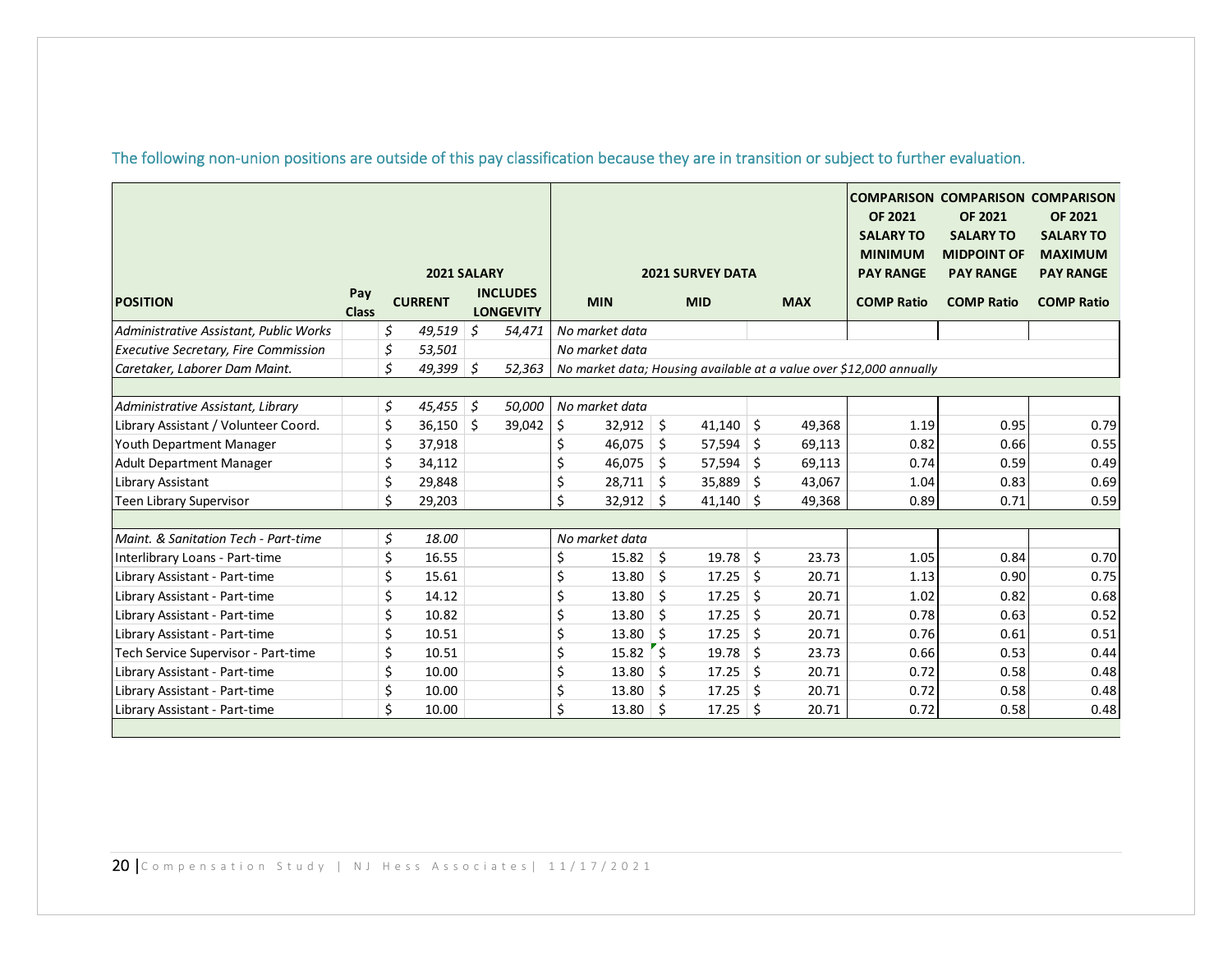#### Notes on Summary Worksheet

Compra-ratio (last column on the worksheet) computes the relationship between the market average and the actual pay of the position in the Borough, i.e., current pay/survey average.

This gives you information about where your current pay is relative to the market. So, for example, if the compra-ratio is 1.00, your municipality pays right at market; .90 means you pay 10% below the market average; 1.09 means you pay 9 % above the market average.

To interpret the data above, a good place to start is to look at the Compra‐ratio which indicates the percentage an employee is paid of the mid‐point of the 2021 market rate for the position the employee holds.

21 | Compensation Study | NJ Hess Associates | 11/17/2021